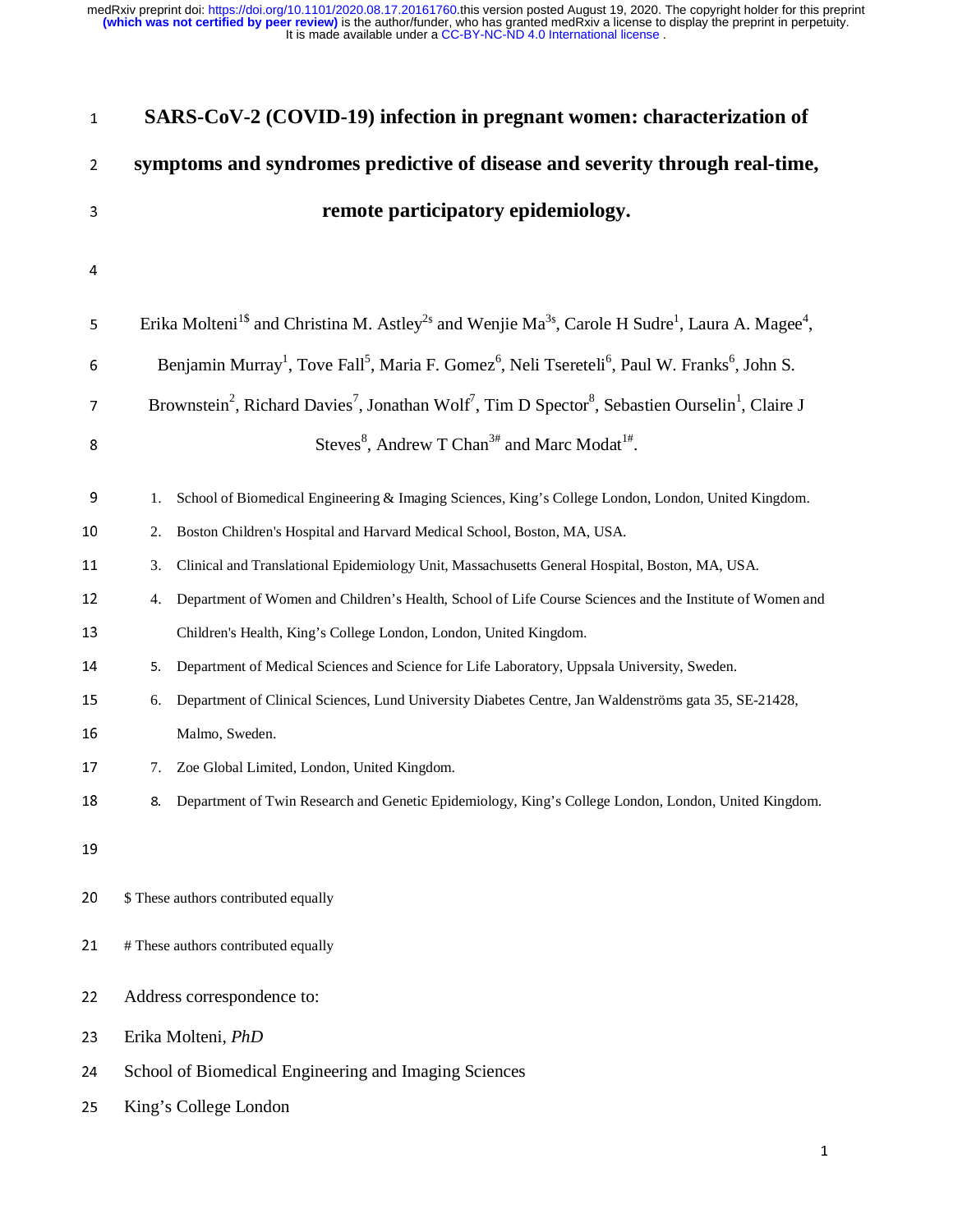- 27  $9<sup>th</sup>$  floor, Becket House
- 28 1 Lambeth Palace Road
- 29 SE1 7EU London, United Kingdom
- 30 erika.molteni@kcl.ac.uk
- 31 ORCID: orcid.org/0000-0001-7773-81-40
- 32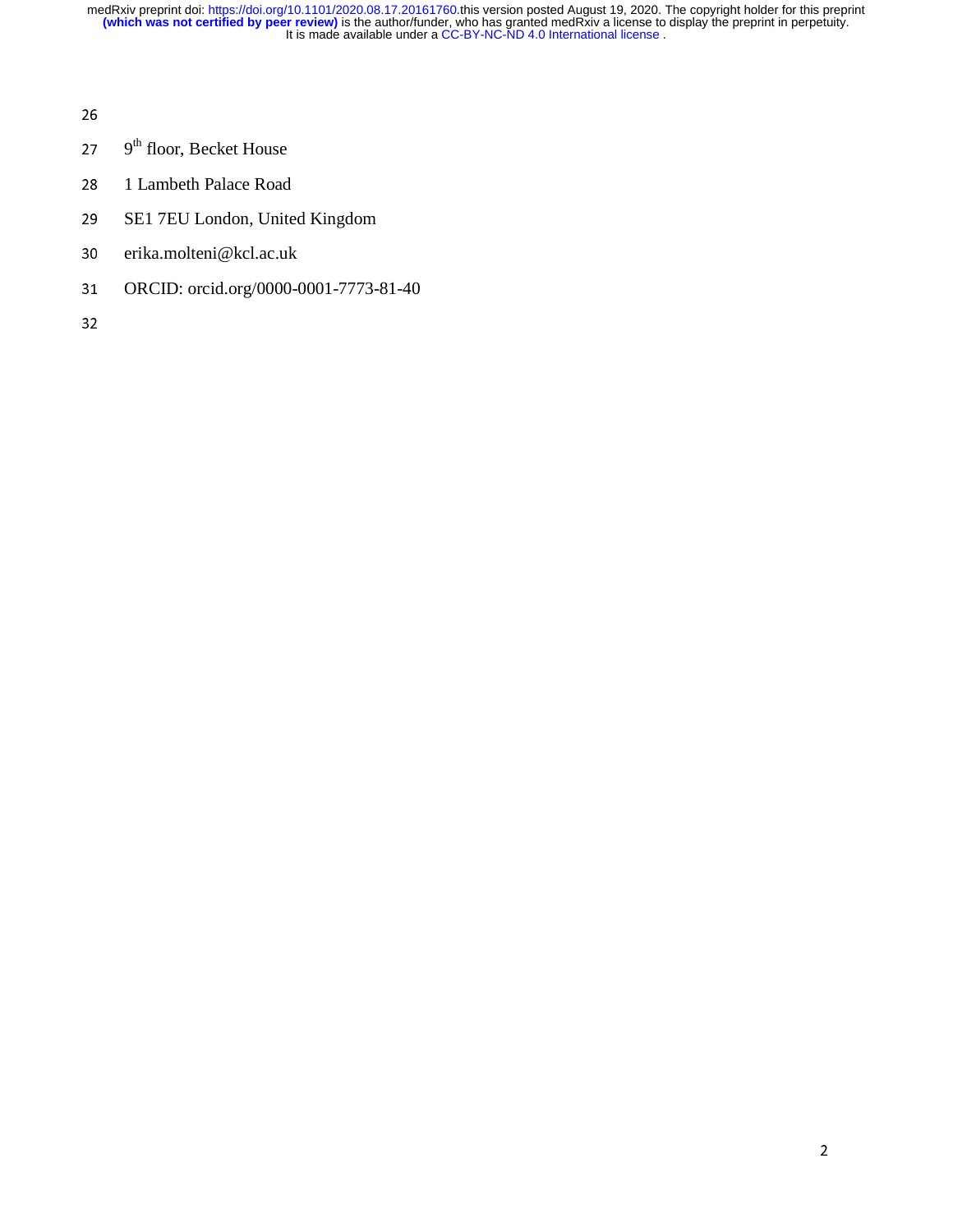### <sup>33</sup>**Abstract**

<sup>34</sup>**Background:** From the beginning of COVID-19 pandemic, pregnant women have been considered <sup>35</sup>at greater risk of severe morbidity and mortality. However, data on hospitalized pregnant women <sup>36</sup>show that the symptom profile and risk factors for severe disease are similar to those among women 37 who are not pregnant, although preterm birth, Cesarean delivery, and stillbirth may be more <sup>38</sup>frequent and vertical transmission is possible. Limited data are available for the cohort of pregnant 39 women that gave rise to these hospitalized cases, hindering our ability to quantify risk of COVID-40 19 sequelae for pregnant women in the community. <sup>41</sup>**Objective**: To test the hypothesis that pregnant women in community differ in their COVID-19 <sup>42</sup>symptoms profile and disease severity compared to non-pregnant women. This was assessed in two 43 community-based cohorts of women aged 18-44 years in the United Kingdom, Sweden and the <sup>44</sup>United States of America. <sup>45</sup>**Study design:** This observational study used prospectively collected longitudinal (smartphone <sup>46</sup>application interface) and cross-sectional (web-based survey) data. Participants in the discovery 47 cohort were drawn from 400,750 UK, Sweden and US women (79 pregnant who tested positive) <sup>48</sup>who self-reported symptoms and events longitudinally via their smartphone, and a replication 49 cohort drawn from 1,344,966 USA women (162 pregnant who tested positive) cross-sectional self-50 reports samples from the social media active user base. The study compared frequencies of 51 symptoms and events, including self-reported SARS-CoV-2 testing and differences between 52 pregnant and non-pregnant women who were hospitalized and those who recovered in the 53 community. Multivariable regression was used to investigate disease severity and comorbidity 54 effects.

<sup>55</sup>**Results:** Pregnant and non-pregnant women positive for SARS-CoV-2 infection drawn from these 56 community cohorts were not different with respect to COVID-19-related severity. Pregnant women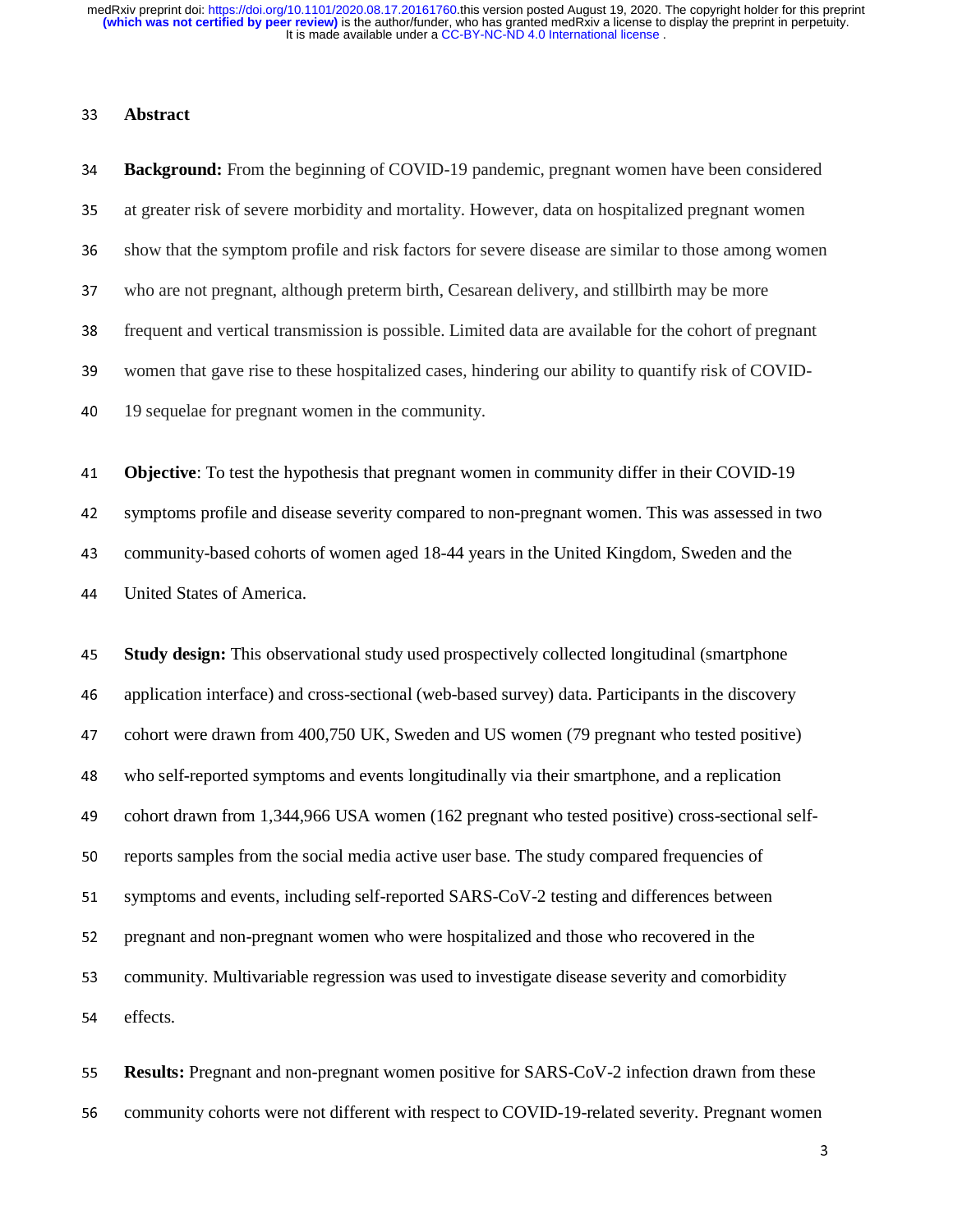| 57 | were more likely to have received SARS-CoV-2 testing than non-pregnant, despite reporting fewer    |
|----|----------------------------------------------------------------------------------------------------|
| 58 | clinical symptoms. Pre-existing lung disease was most closely associated with the severity of      |
| 59 | symptoms in pregnant hospitalized women. Heart and kidney diseases and diabetes were additional    |
| 60 | factors of increased risk. The most frequent symptoms among all non-hospitalized women were        |
| 61 | anosmia [63% in pregnant, 92% in non-pregnant] and headache [72%, 62%]. Cardiopulmonary            |
| 62 | symptoms, including persistent cough [80%] and chest pain [73%], were more frequent among          |
| 63 | pregnant women who were hospitalized. Gastrointestinal symptoms, including nausea and              |
| 64 | vomiting, were different among pregnant and non-pregnant women who developed severe                |
| 65 | outcomes.                                                                                          |
| 66 | <b>Conclusions:</b> Although pregnancy is widely considered a risk factor for SARS-CoV-2 infection |
|    |                                                                                                    |
| 67 | and outcomes, and was associated with higher propensity for testing, the profile of symptom        |
| 68 | characteristics and severity in our community-based cohorts were comparable to those observed      |
| 69 | among non-pregnant women, except for the gastrointestinal symptoms. Consistent with                |
| 70 | observations in non-pregnant populations, comorbidities such as lung disease and diabetes were     |
| 71 | associated with an increased risk of more severe SARS-CoV-2 infection during pregnancy.            |
| 72 | Pregnant women with pre-existing conditions require careful monitoring for the evolution of their  |
| 73 | symptoms during SARS-CoV-2 infection.                                                              |
| 74 | Keywords: pregnancy; community SARS-CoV-2 symptoms; SARS-CoV-2                                     |

76 anosmia.

77

78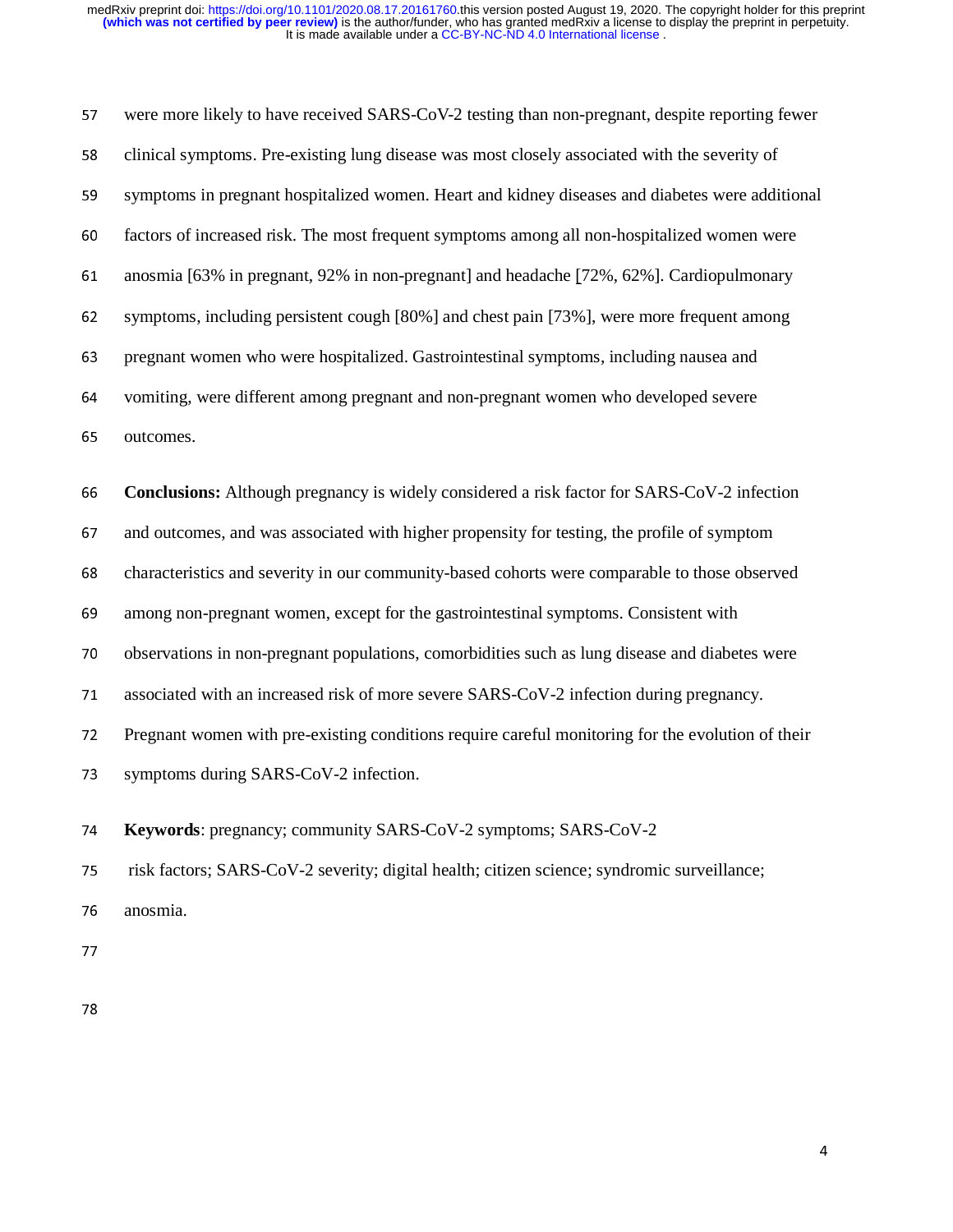# <sup>79</sup>**Main text**

# <sup>80</sup>**1. Introduction**

81 The COVID-19 pandemic is caused by the SARS-CoV-2, a newly identified enveloped RNA β-82. coronavirus  $1,2$ . Early on, pregnant women were regarded as a vulnerable group considered at 83 greater risk of severe morbidity and mortality, based on previous studies of smaller coronavirus 84 outbreaks, and the theoretical risks associated with relative immunosuppression of pregnancy  $3-5$ . <sup>85</sup>However, a substantial literature has now documented that among hospitalized pregnant women, antecedent symptoms and risk factors for severe disease are similar to those outside pregnancy 6 <sup>86</sup>, 87 and few hospitalized pregnant women require admission to intensive care or intubation, although 88 preterm birth, Caesarean delivery, and stillbirth may be increased compared with women without 89 COVID-19, and vertical transmission possible (86 studies to 8 Jun 2020)<sup>7-10</sup> SARS-CoV-2 90 positive patients develop dry cough, fever, dyspnea, fatigue and bilateral lung infiltrates on imaging 91 in the severe cases  $\frac{11}{2}$ . Hospitalized pregnant women positive for SARS-CoV-2 manifest similar 92 symptoms  $7,12,13$ . However, little is known about pregnant women affected by SARS-CoV-2 93 infection who recover in the community without hospitalization  $14$ .

<sup>94</sup>Smartphone and web-based applications for population-based syndromic surveillance are citizen <sup>95</sup>science tools that can facilitate rapid acquisition of extensive epidemiological data as a pandemic 96. evolves  $^{15}$ . These data can inform public-health policies, enhance the speed of the healthcare 97 response, shape the community services, and alert the general population to urgent health threats <sup>16</sup>. <sup>98</sup>Smartphone applications (apps) were used prior to the COVID-19 pandemic to remotely advise on 99 prenatal health, and maternal health behaviors, including gestational weight gain and smoking 100 cessation  $17$ . Many eHealth initiatives were launched at the onset of the pandemic, with most using 101 single, one-off reporting methods to inform SARS-CoV-2 epidemiology  $^{18}$ . We present findings 102 from a unique, longitudinal symptom-tracking system that identified both test positive and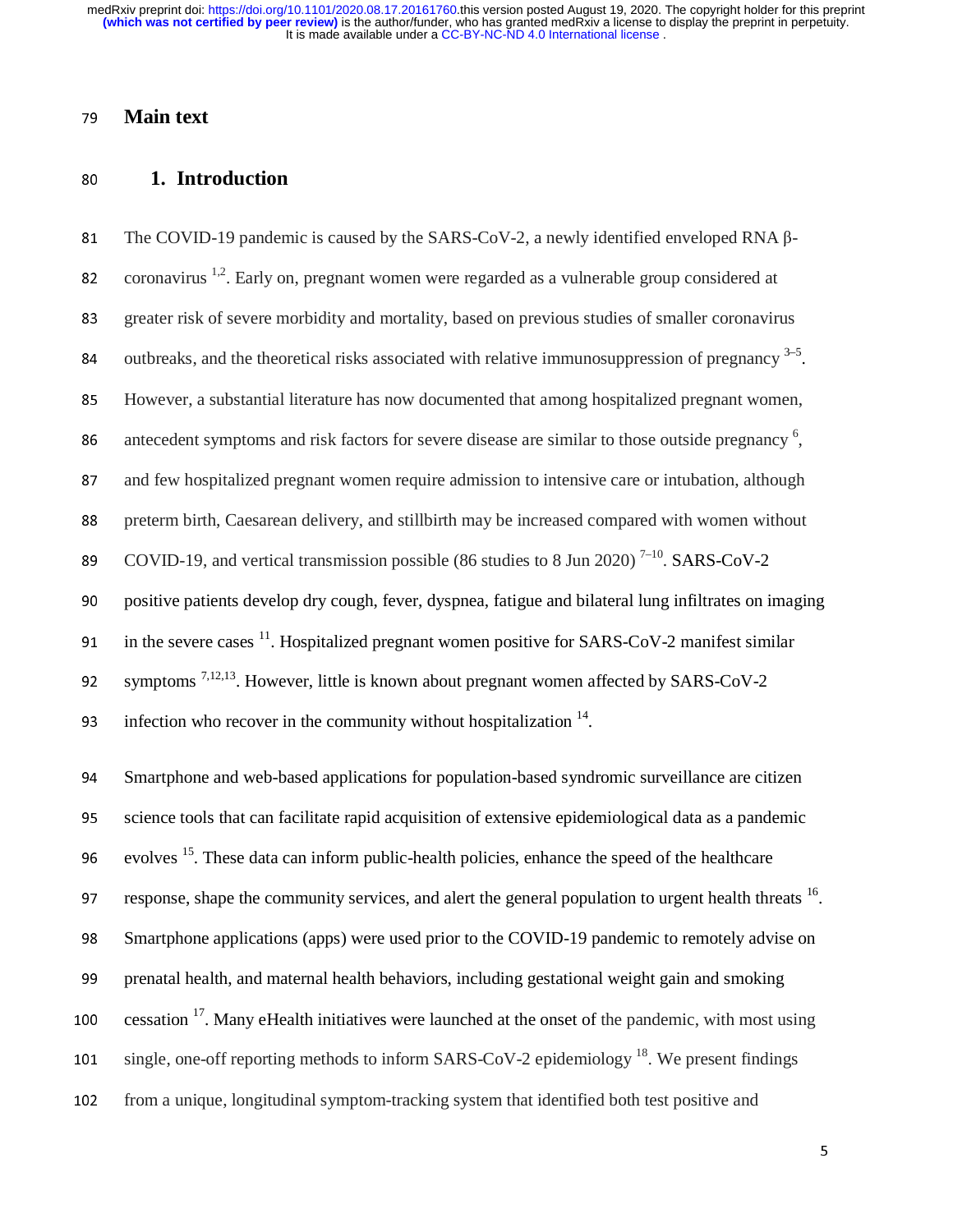| 103 | suspected (but untested) SARS-CoV-2 infected pregnant women in the community, who were                           |
|-----|------------------------------------------------------------------------------------------------------------------|
| 104 | followed prospectively to assess the need for hospitalization. Furthermore, we evaluated whether                 |
| 105 | our findings could be replicated, using an independent, cross-sectional symptom survey tool.                     |
| 106 | We present data from pregnant women in the community who report testing positive for SARS-                       |
| 107 | CoV-2, yet who presented a wide spectrum of disease manifestations and who rarely required                       |
| 108 | hospitalization.                                                                                                 |
| 109 | We sought to characterize the differences in the SARS-CoV-2 symptom profiles and severity                        |
| 110 | between pregnant and non-pregnant women who did and did not receive hospitalization. In                          |
| 111 | addition, we identified demographic characteristics and comorbidities that modified symptom                      |
| 112 | severity of SARS-CoV-2 in pregnancy.                                                                             |
| 113 |                                                                                                                  |
| 114 | 2. Materials and methods                                                                                         |
|     |                                                                                                                  |
| 115 | <b>2.1 Study Populations</b>                                                                                     |
| 116 | <b>Discovery Cohort.</b> The COVID Symptom Study smartphone-based application (app), developed by                |
| 117 | Zoe Global Limited, and having more than four million users from the general population in UK,                   |
| 118 | and around 50,000 from Sweden. Users self-report daily information about their overall health                    |
| 119 | status, as well as a set of pre-specified symptoms <sup>19, 14</sup> . We included all pre-menopausal (if        |
| 120 | menopausal status was reported) women aged 18 to 44 years, who specified their pregnancy status                  |
| 121 | at baseline (pregnant or not pregnant) included symptom profiles, outcomes on testing positive for               |
| 122 | SARS-CoV-2, and hospitalization.                                                                                 |
| 123 | Replication Cohort. The Facebook COVID-19 Symptom survey, launched in the USA and hosted                         |
| 124 | by the Carnegie Mellon Delphi Research Center. The cross-sectional survey had 1,876,130 female                   |
| 125 | respondents who indicated their pregnancy status and age 18-44 years <sup>20</sup> . Users specified if they had |
| 126 | experienced specific symptoms over the last 24 hours, in addition to answering demographic and                   |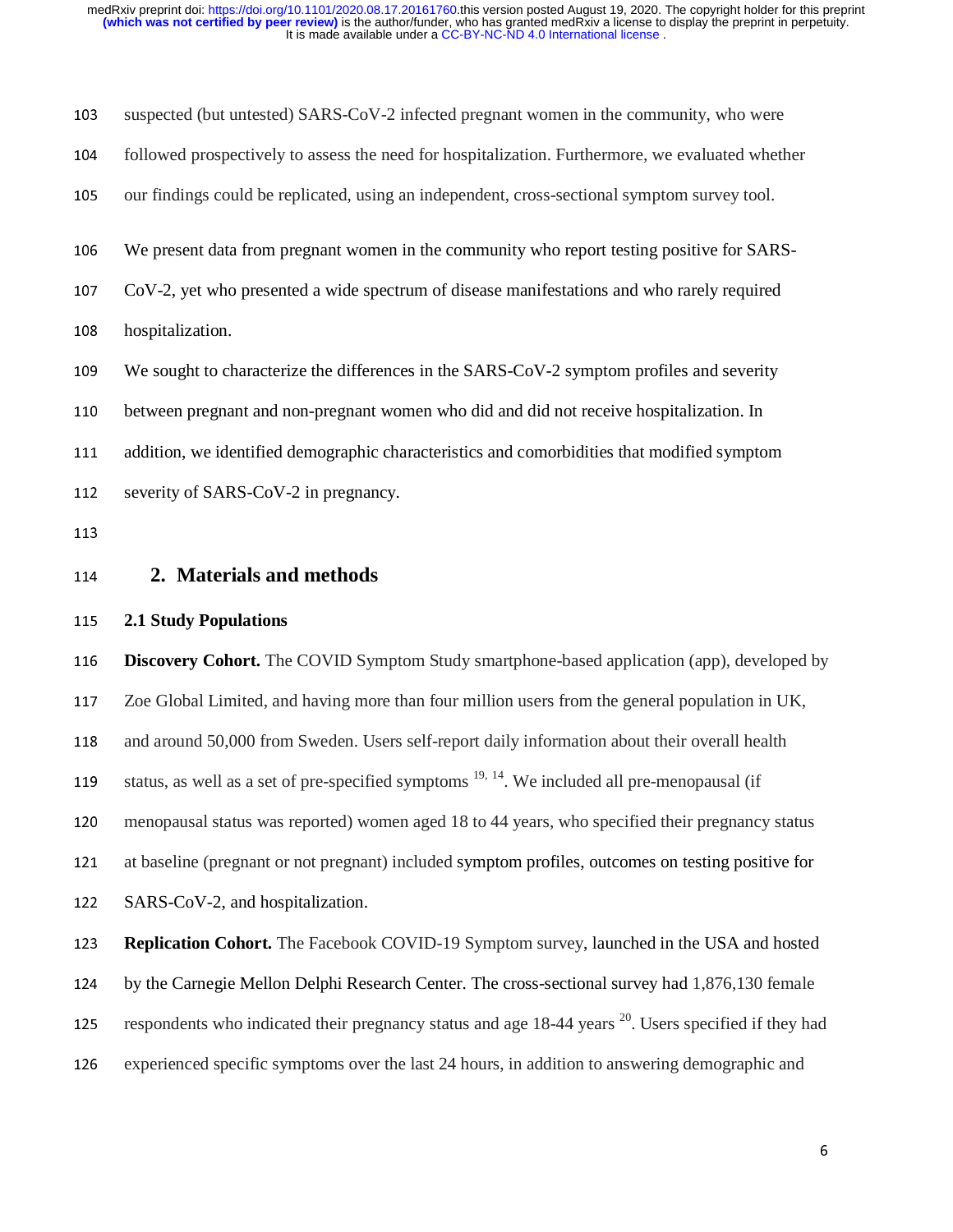<sup>127</sup>infection-related questions. Survey weights were calculated to improve representation of the source 128 population  $21$  (Supplementary Material 1).

#### <sup>129</sup>**2.2 Pregnancy groups, symptoms, syndromes and outcomes**

130 **Pregnancy status:** Women were divided into pregnant and non-pregnant subgroups, based on self-131 reported pregnancy status, ascertained once near the start of follow-up in the discovery cohort, and 132 at each survey for the replication cohort. Gestational age, at the time pregnancy was ascertained, 133 was available only for the discovery cohort.

<sup>134</sup>**COVID-19 Test and Suspected Positive:** Self-reported COVID-19 testing was used to identify

135 women with SARS-CoV-2 infection (termed *test positive*). Test positives were considered

<sup>136</sup>*symptomatic positive* if they reported at least one of the tracked symptoms. The type of test (e.g.

<sup>137</sup>PCR, serology) was not ascertained, and those reporting a pending test were excluded.

138 Suspected positive cases were imputed, based on a previously published method for the

139 computation of a test-positive prediction score  $14$ , retrained for pregnancy age distribution, and

140 using a strict mapping scheme to equate symptoms ascertained in the discovery and replication

<sup>141</sup>cohorts. We defined the outcome of suspected COVID-19 (termed *suspected positive*) for anyone

142 with a score-based imputation probability above a computed threshold (Supplementary Material 2).

<sup>143</sup>**Hospitalization and Disease Severity**: Individuals were considered to have been hospitalized when

<sup>144</sup>they indicated being either admitted to or discharged from hospital in their daily reporting, within

145 one week before/after reporting at least one of the tracked symptoms. Symptom severity was

146 defined as the weighted sum of symptoms based on peak presentation when comparing individuals

147 reporting hospital visit with individuals who did not, in the training set (Supplementary Material 3).

148 The weighting was then normalized so that the severity index ranges from 0 (no symptom) to 1 (all

149 symptoms). Symptoms were equated in the two cohorts.

<sup>150</sup>**2.4 Statistical analysis**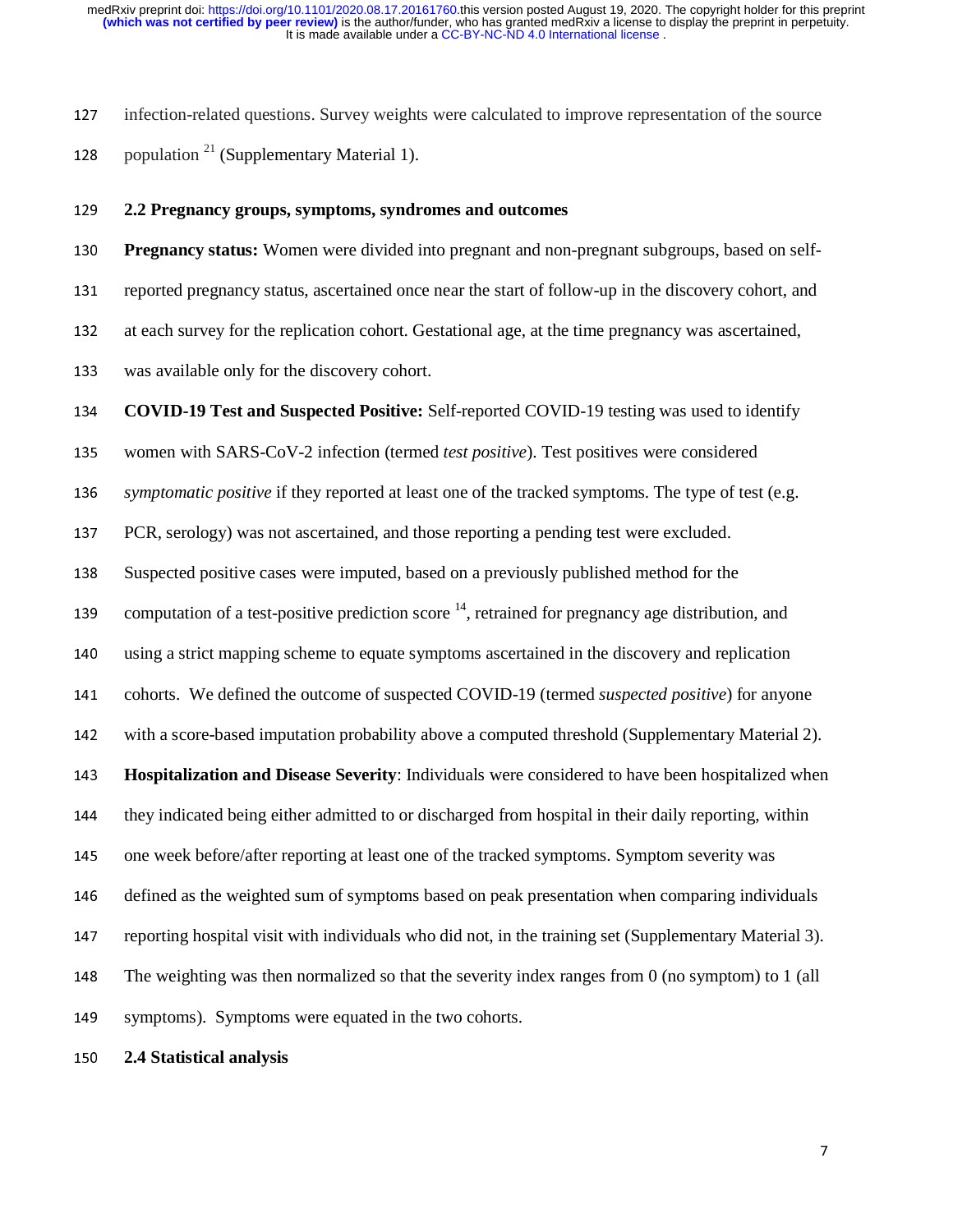<sup>151</sup>A power analysis was conducted to assess the suitability of the samples size. To account for the <sup>152</sup>difference in age distributions between pregnant and non-pregnant groups, age-standardization was 153 performed, by calculating weights for the non-pregnant women, to standardize to the age-154 distribution of the pregnant population (Supplementary materials 4 and 5). <sup>155</sup>**Symptoms.** To explore differences in the symptom profile between pregnant and non-pregnant 156 women who tested or were suspected positive for SARS-CoV-2 and who also required 157 hospitalization or sought care, we applied univariate unconditional age-weighted logistic regression 158 for each of 18 symptoms ascertained in either the discovery cohort, the replication or in both. We 159 then conducted multivariate analysis on symptoms grouped into clusters by body system, as shown 160 in Table 2, and normalized to range from 0 to 1. <sup>161</sup>**Severity of disease.** To assess symptom severity between pregnant and non-pregnant women who 162 tested or where suspected positive for SARS-CoV-2 infection and were hospitalized, univariate <sup>163</sup>unconditional age-weighted regression was applied to the pregnant and non-pregnant groups of the <sup>164</sup>discovery cohort, with the severity index as a response variable. As hospitalization data were not 165 available for the replication cohort, the analysis was repeated for this cohort among those who were <sup>166</sup>'seen at a hospital for their symptoms', conditional on those who predicted or tested positive for 167 SARS-CoV-2.

168 **Hospitalization.** To reveal differences in the symptom profiles between hospitalized and non-169 hospitalized pregnant women positive for SARS-CoV-2, the frequency and percentage of women 170 reporting each symptom were calculated for the discovery cohort. Symptoms were ranked from the 171 most to the least frequently reported.

<sup>172</sup>**Disease modifiers.** To identify demographic characteristics, comorbidities and pre-conditions 173 associated with COVID-19 symptom severity in pregnancy, a multivariate unconditional regression <sup>174</sup>was applied to each dataset, with the severity index as a response variable and age, diabetes, heart,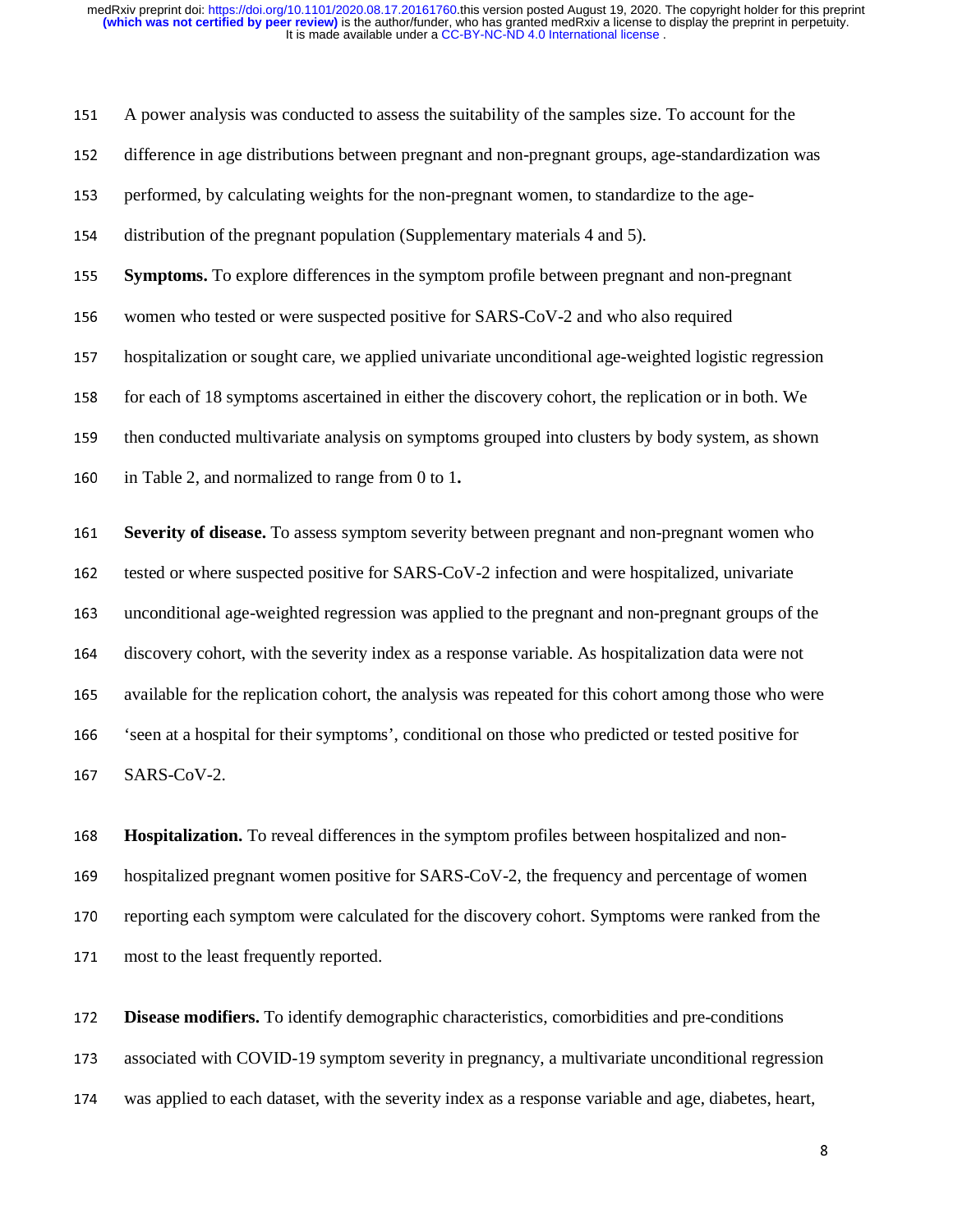| 175 | lung (and asthma) and kidney diseases as factors. As the regression investigated within-group |
|-----|-----------------------------------------------------------------------------------------------|
| 176 | factors, age-weighting was not applied. Bonferroni correction for multiple tests was applied. |
| 177 | Statistical analyses were performed using STATA version 16 (discovery cohort) and R 3.6.3     |
| 178 | (replication cohort).                                                                         |

179

## <sup>180</sup>**3. Results**

<sup>181</sup>**Cohort Characteristics and COVID-19 Outcomes.** The discovery cohort (N=400,750

182 participants) includes records from 14,049 pregnant and 386,701 non-pregnant women who had an

183 average duration of follow-up of 11 days and contributed to an average of 6.6 reports per woman.

<sup>184</sup>Among the 45% of pregnant women who self-reported their gestation week at baseline, 14% were

- <sup>185</sup>in the first trimester, 43% were in the second trimester, and 43% were in the third trimester. The
- 186 replication cohort ( $N= 1,344,966$  reports) included about 149 thousand surveys administered to
- 187 women each week over 9 weeks. There were 41,796 surveys from women who indicated they were
- 188 pregnant (3.2% of the source population). Demography was consistent with US age-specific
- 189 pregnancy rates and stable over the survey period
- <sup>190</sup>(https://www.cdc.gov/nchs/data/databriefs/db136.pdf).
- <sup>191</sup>Demographic details are shown in Table 1, together with testing rates. In the discovery cohort, we

192 identified 629 and 25,061 pregnant and non-pregnant women, respectively, who were suspected

- 193 positive for SARS-CoV-2 infection based on the symptom-score-based imputation method. Of
- 194 these suspected positive, 21 and 591 were hospitalized, respectively. In the replication cohort, the
- 195 proportion of 1,076 (2.9%) suspected positive pregnant was slightly lower compared to 44,772
- <sup>196</sup>(4.0%) suspected positive non-pregnant.
- <sup>197</sup>In the replication cohort, age-standardized testing proportions increased over time overall from the
- 198 study launch (1.5%) through the most recent week (3.8%) as access to testing increased. Coincident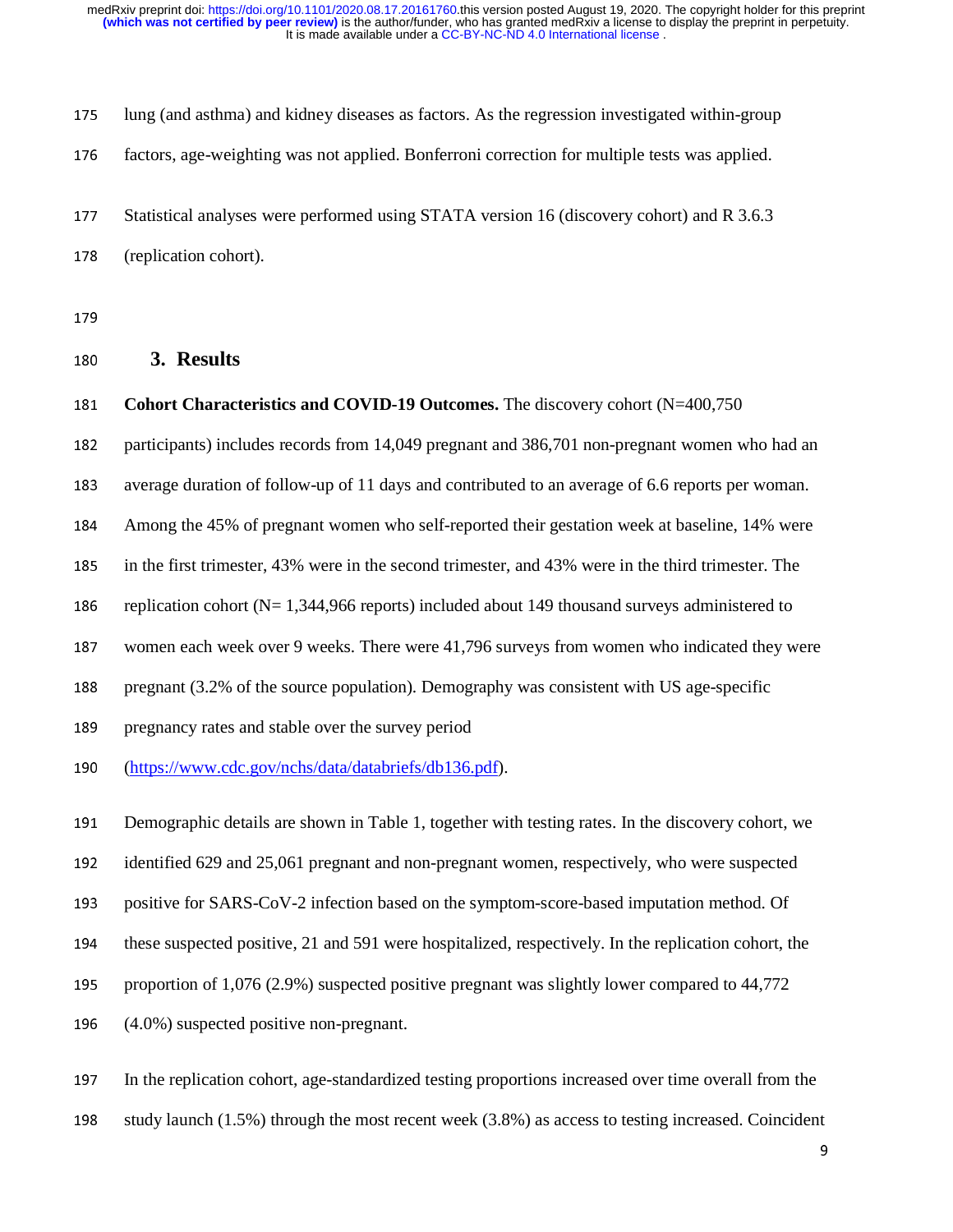| 199 | with the decline in COVID-19 infection in many areas of the USA over the study period, the     |
|-----|------------------------------------------------------------------------------------------------|
| 200 | number of suspected positive individuals imputed using the symptom score declined from 4.4% to |
| 201 | 2.9%                                                                                           |

<sup>202</sup>*Insert Table 1 about here* 

- <sup>203</sup>Validation of the imputation method in a subset of the discovery cohort, and in the replication
- 204 cohort is depicted in Figure 1, with additional sensitivity analyses in Supplementary Material 2.

<sup>205</sup>*Insert Figure 1 about here* 

<sup>206</sup>**Symptomatic, Syndromic and Severity Predictors:** Frequency of symptoms and body system

207 clusters is reported in Table 2, and graphically in Figure 2. In the discovery cohort, the most

208 frequent symptoms in the hospitalized pregnant women positive for SARS-CoV-2 were persistent

209 cough, headache and anosmia (all 80.0%), chest pain (73.3%), sore throat and fatigue (66.7%). In

210 the replication cohort, among pregnant test positive women who were seen at the hospital for their

211 illness, the most frequent symptoms were fatigue (87.5%), cough (84.6%), nausea or vomiting

212 (78.2%), muscle pain (76.2) and anosmia (75.2%).

<sup>213</sup>*Insert Table 2 about here* 

<sup>214</sup>In the discovery cohort, univariate analysis on each symptom found significant effect of pregnancy 215 for decreased cases of *skipped meals* ( $t=-9.8$ ) and of *delirium* ( $t=-16.2$ ) but not for the other 216 symptoms. Multivariate logistic regression found lower frequency of neurologic symptoms (t=-7.6) 217 for the hospitalized pregnant vs. non pregnant women. In the replication cohort, pregnancy status <sup>218</sup>was most strongly associated with increased *nausea or vomiting* (t=+10.9) and the *gastrointestinal* 219 cluster (t=+6.0), even among those seen at a hospital for their illness (t=+4.1 and t=+3.7, 220 respectively), indicating how questions are asked can impact symptom profiles in this population. <sup>221</sup>Other symptoms common in pregnancy including *shortness of breath* (t=+5.1) and *nasal congestion*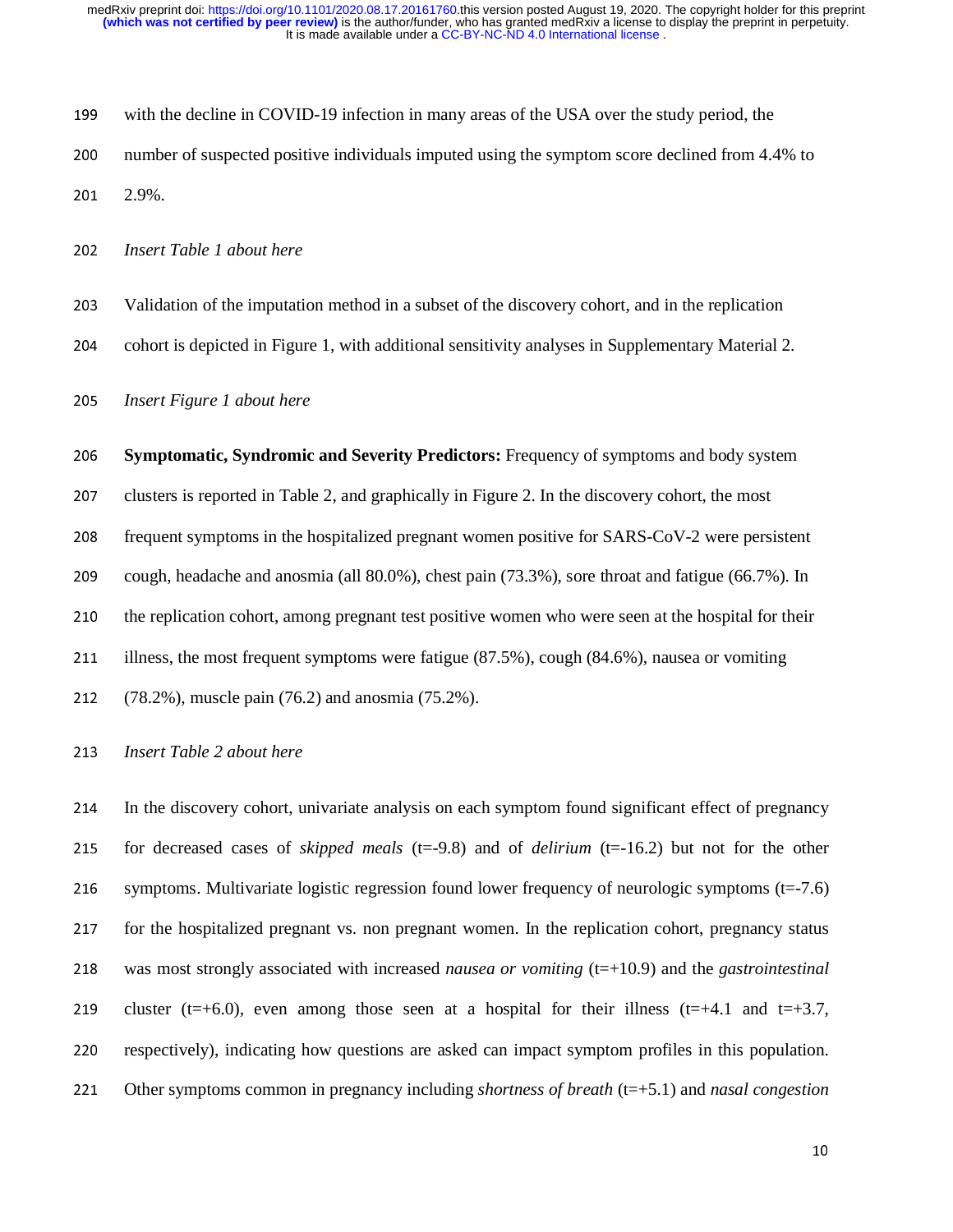It is made available under a [CC-BY-NC-ND 4.0 International license](http://creativecommons.org/licenses/by-nc-nd/4.0/) . **(which was not certified by peer review)** is the author/funder, who has granted medRxiv a license to display the preprint in perpetuity. medRxiv preprint doi: [https://doi.org/10.1101/2020.08.17.20161760.](https://doi.org/10.1101/2020.08.17.20161760)this version posted August 19, 2020. The copyright holder for this preprint

222  $(t=+3.6)$  were also predictive of pregnancy status (all age-standardized and p $<5e-05$  Bonferroni 223 corrected).

### <sup>224</sup>*Insert Figure 2 about here*

225 Univariate weighted regression also showed that pregnancy had no statistically significant effect on

226 the severity of manifestation of SARS-CoV-2 infection, when expressed as 'severity index' in both

227 cohorts  $(p>0.001$ , uncorrected to test the null hypothesis). In the discovery cohort, overall duration

228 of disease was similar for pregnant and non-pregnant women. However, time to peak of symptom

229 manifestation was longer in pregnant women (mean time = 2.8 days) than in non-pregnant (2.2

230 days,  $p=5.5e-7$ ). In the replication cohort, pregnant women who tested positive and reported being

231 seen at the hospital similarly reported a longer duration of illness.

As mentioned above, in the discovery cohort hospitalized positive pregnant women manifested 233 persistent cough, headache and anosmia (all 80%), chest pain (73.3%), sore throat and fatigue (66.7%) as the most frequent symptoms. Non-hospitalised pregnant women positive for SARS-CoV-2 reported headache (71.9%), anosmia (62.5%), persistent cough (57.8%) and skipped meals (48.4%) most commonly (Figure 3). See Supplementary Material 6 for full list of symptoms and 237 their associated prevalence.

<sup>238</sup>*Insert Figure 3 about here* 

<sup>239</sup>**Comorbidities:** Lung disease was the comorbidity that most impacted on the severity of symptoms

240 in pregnant positive women ( $t=4.1$  for discovery cohort;  $t=14.1$  for replication cohort, all p-

241 val<0.0001 Bonferroni corrected).

<sup>242</sup>*Insert Table 3 about here*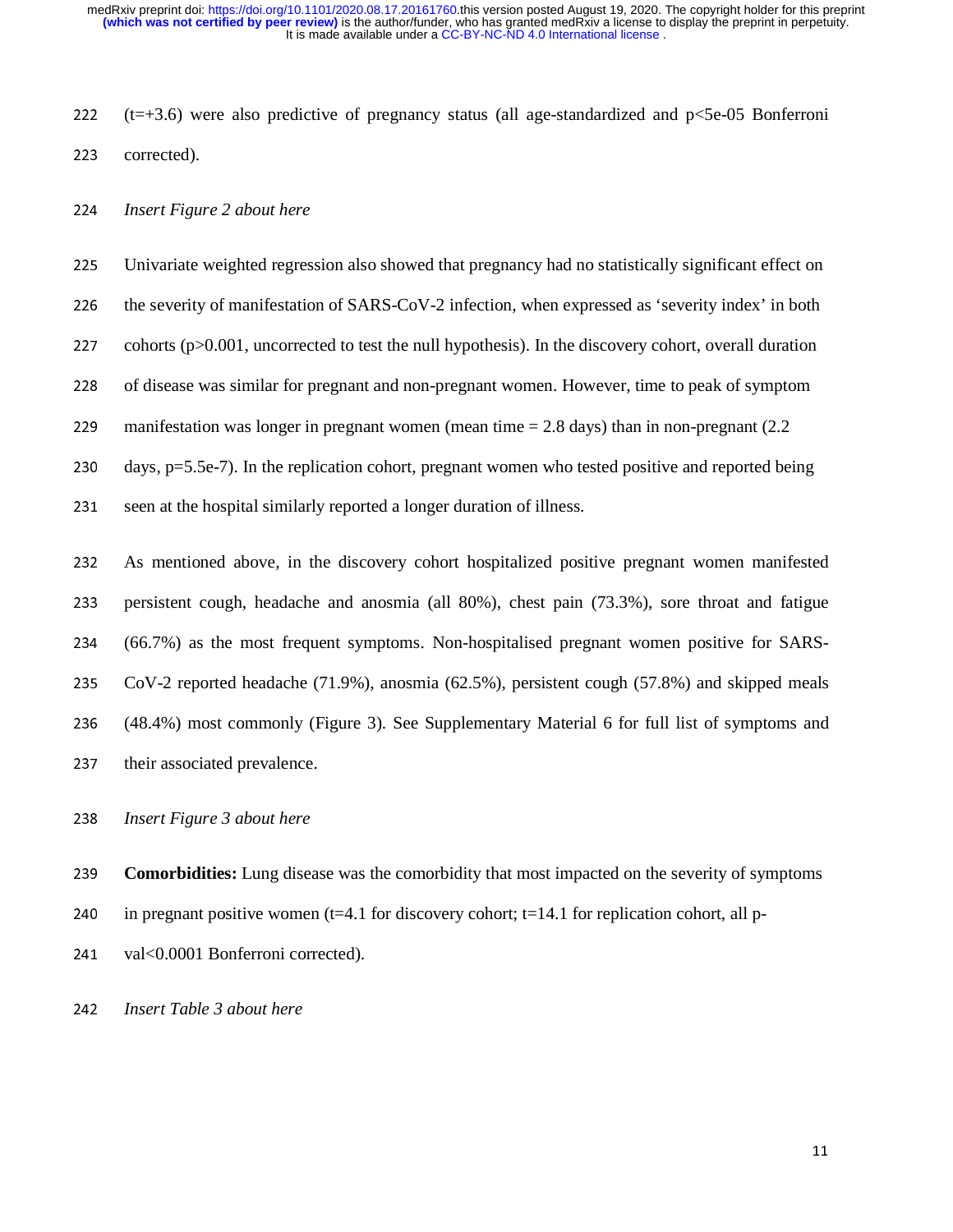243 In the replication cohort heart disease  $(t=7.1)$  also impacted on the severity of symptoms, followed 244 by kidney disease ( $t=4.6$ ) and diabetes ( $t=3.6$ , all significant after Bonferroni correction at p-245 val $< 0.0001$ ).

## <sup>246</sup>**4. Discussion**

<sup>247</sup>**Principal Findings.** We studied two large cohorts of women with self-reported pregnancy status, <sup>248</sup>symptoms and COVID-19 outcomes through participative surveillance. Pregnant women reported 249 more frequent testing for SARS-CoV-2, but generally did not experience more severe disease. 250 Disease trajectories were similar, and the time from onset to peak of symptoms was only slightly 251 longer in pregnant than non-pregnant women (2.8 vs. 2.2 days). <sup>252</sup>Gastrointestinal symptoms were different in pregnant and non-pregnant women with poor 253 outcomes, with decreased *skipped meals* in the discovery cohort and increased *nausea or vomiting* 254 in the replication cohort. Neurologic symptoms (only surveyed in the discovery cohort) were <sup>255</sup>decreased in pregnant women while *nasal congestion* (only surveyed in the replication cohort) was 256 increased. <sup>257</sup>The current epidemiologic literature is largely based on pregnant women admitted to the hospital, 258 which provides a narrow view of the spectrum of SARS-CoV-2 infection in all pregnant women. 259 Our data show the preponderance of test positive and even suspected positive pregnant women were 260 not seen at or admitted to the hospital for their illness; most pregnant women reported they recover 261 in the community, as was observed by Lokken et al.  $^{22}$ . Cardiopulmonary symptoms were more <sup>262</sup>frequently reported by pregnant women who were hospitalised. Notably, pre-existing lung disease 263 was confirmed as the major risk factor to develop more severe COVID-19 in pregnancy, as it is 264 outside of pregnancy. Heart disease, kidney disease and diabetes were also risk factors.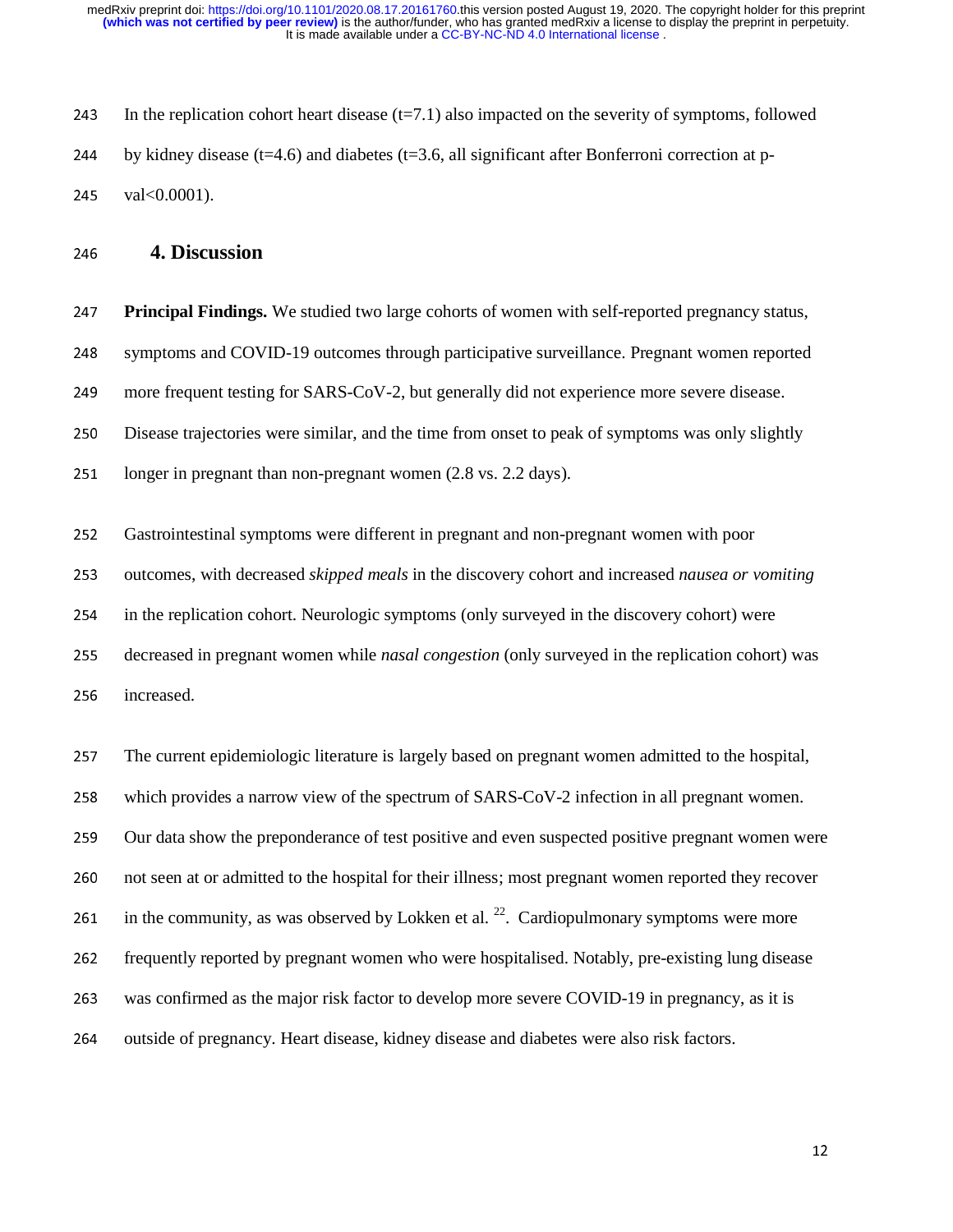265 Contextually, we developed a symptom-based prediction method to identify suspected COVID-19 266 cases among women 18-44 years of age, and validated this in an independent cohort with different 267 symptom sets and reporting methodology.

<sup>268</sup>**Results in the context of what is known.** Pregnant women are considered a high-risk group in UK 269 and were considered high risk in the USA early in the pandemic. This likely contributed to the 270 higher testing proportion but lower positives results among pregnant women vs. non-pregnant. 271 Hospitalized pregnant women presented lower frequency of neurologic symptoms, especially <sup>272</sup>*delirium*, which were only measured in the discovery cohort. The replication cohort showed higher <sup>273</sup>frequency of *gastrointestinal* symptoms among pregnant women with more severe outcomes, <sup>274</sup>especially *nausea or vomiting* in pregnancy, which may be a feature of pregnancy itself (e.g. 275 hyperemesis gravidum). Diarrhoea in positive pregnant women has been previously reported (rates 276 between 8.8% and 14%)  $^{23,24}$ .

<sup>277</sup>Disease severity did not differ between pregnant and non-pregnant women in both datasets. This 278 posits an equivalent manifestation of SARS-CoV-2 infection in pregnant and non-pregnant, as 279 already reported by Chen and others  $9,12$ .

280 Pre-existing lung disease is the comorbidity with strongest impact on the SARS-CoV-2 infection 281 severity in pregnant women in both cohorts. Lokken et al.  $^{22}$  similarly reported asthma as a primary 282 risk factor for severe COVID-19 in pregnancy. Heart disease, kidney diseases and diabetes were 283 also associated with severity in the replication cohort which had high enough prevalence of these 284 conditions (related to survey-sampling to the general population) to detect an effect. These 285 comorbidities are consistent with risk factors in the general, non-pregnant population; Li et al. 286 observed chronic obstructive pulmonary disease, diabetes, hypertension, coronary heart disease and 287 cerebrovascular diseases had the highest odd ratio for SARS-CoV-2 and admission to the intensive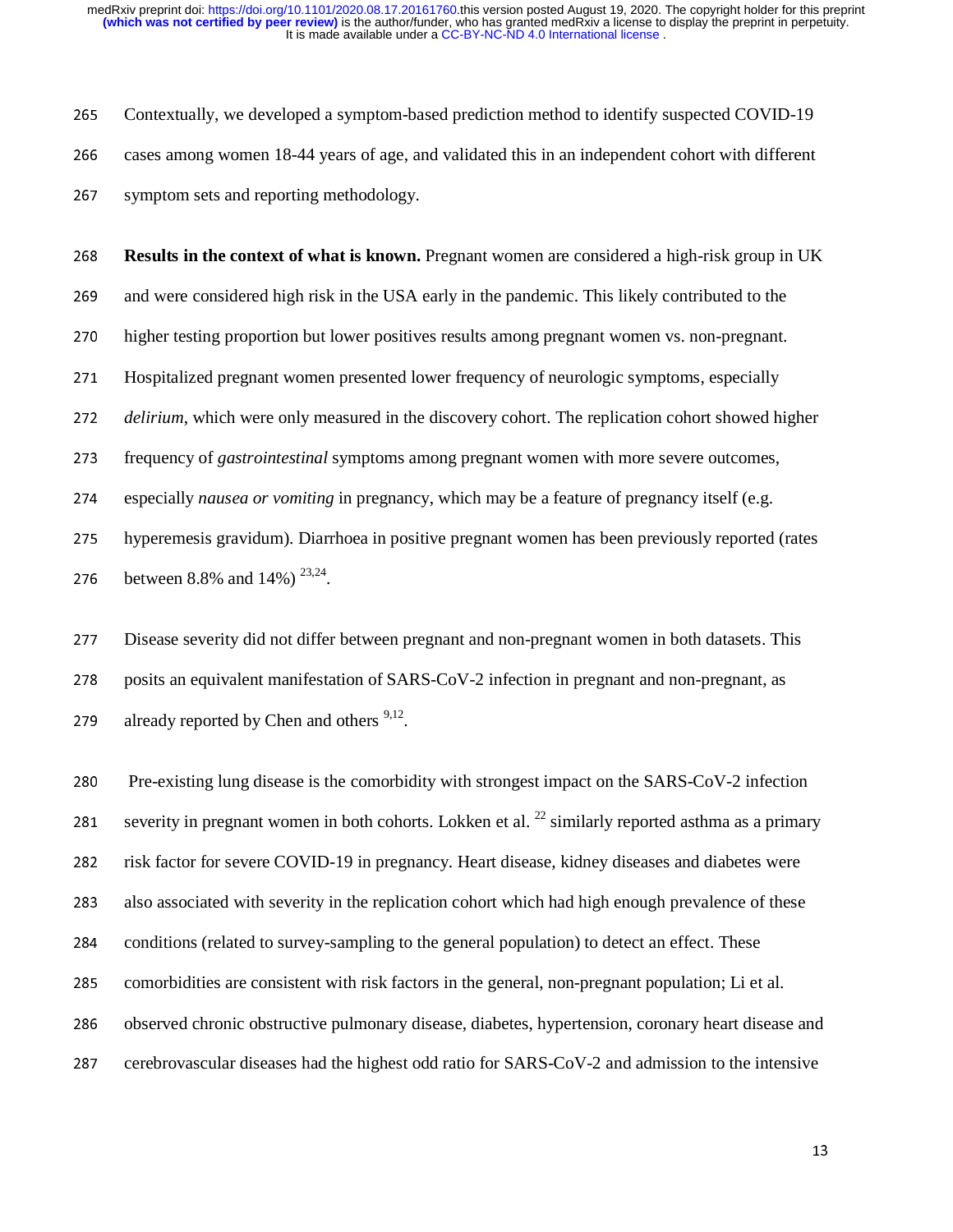288 care unit (ICU)<sup>25</sup>, while Kumar et al. found diabetes increased SARS-CoV-2 severity and mortality 289 two-fold  $26$ .

<sup>290</sup>Cough, chest pain and dyspnea showed much higher incidence in the hospitalized pregnant women, 291 indicating that cardiopulmonary symptoms are the major discriminant for hospitalization. Similarly, 292 Ellington et al  $^{27}$ , found increased ICU admissions and need of mechanical ventilation in pregnant <sup>293</sup>women, although the cohort studied had higher frequency of underlying medical conditions, and 294 might be less representative of the general pregnant population.

<sup>295</sup>**Clinical implications.** Pregnant women with pre-existing lung disease or prominent

296 cardiopulmonary symptoms may need special attention during the COVID-19 pandemic; lung <sup>297</sup>disease had strongest impact on disease severity while cardiopulmonary symptoms were the major 298 discriminant for hospitalization in pregnancy. Indeed, in pregnancy, cardiopulmonary reserve is <sup>299</sup>limited which increases morbidity and complicates management when there are added physiologic stressors (e.g. asthma exacerbation)  $28-30$  31. Diabetes was more common in the pregnant women in 301 our cohorts, likely related to gestational diabetes. We confirmed diabetes is associated to increased 302 severity of SARS-CoV-2 presentation  $32$ .

<sup>303</sup>**Research implications.** This study leveraged two cohorts followed through remote, participatory 304 epidemiology, enabling rapid assessment of COVID-19 in pregnancy. The longitudinal nature of the 305 discovery dataset enabled the comparison of disease duration, time from onset to peak of symptoms, 306 and hospitalization between pregnant and non-pregnant women, prospectively. Broadly, pregnancy 307 does not substantially contribute to morbidity. Clinicians should be more vigilant with pregnant 308 who have pre-existing health conditions, prominent respiratory symptoms or a higher severity index <sup>309</sup>-- as is the case in the general population. Further studies specifically targeting high-risk 310 pregnancies and outcomes across the three trimesters may be warranted, to better define outcomes 311 in this population. Also, we point out the need to interpret hospitalization rates and severity results 312 in light of the policy changes, which can be dependent on the context or country.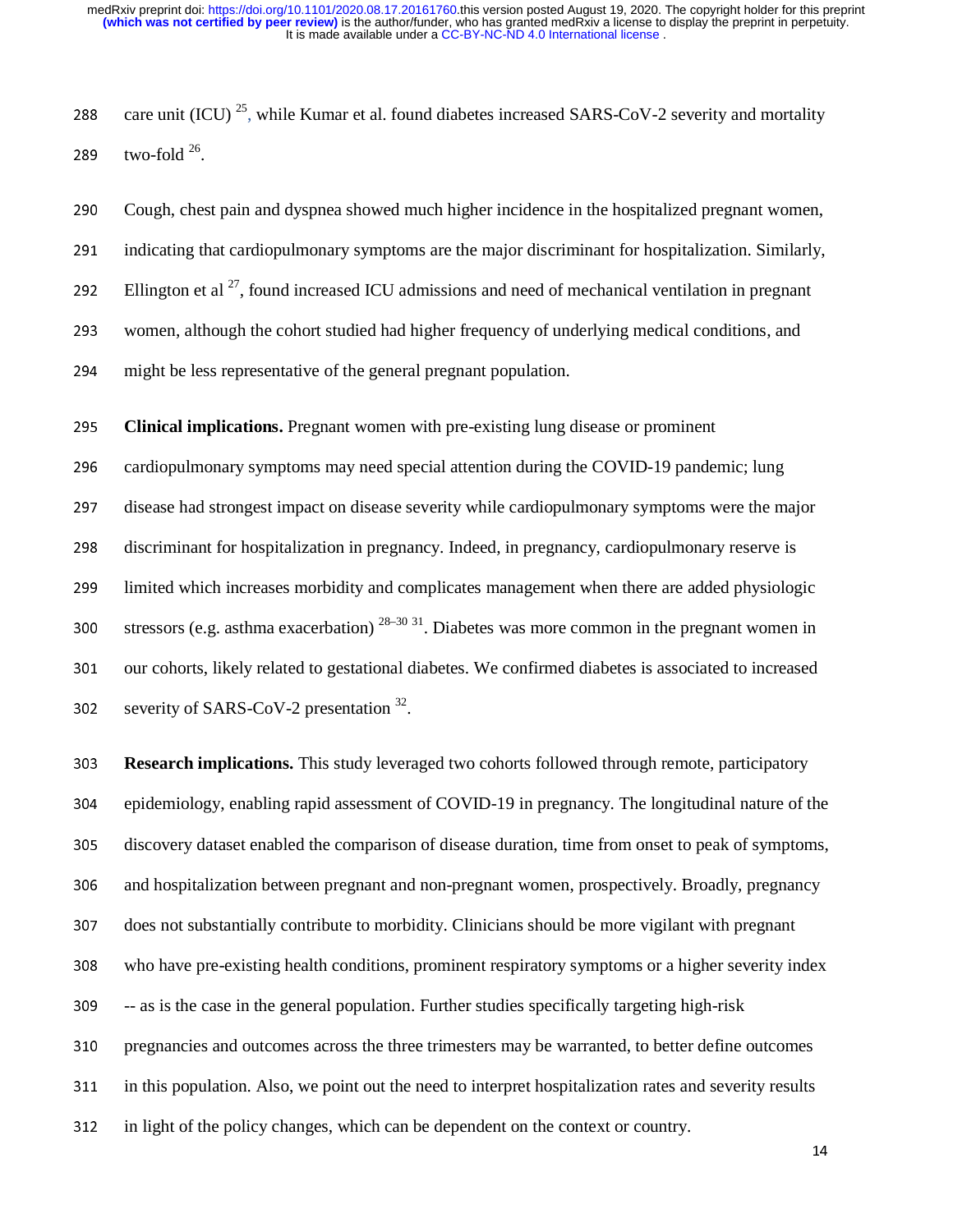<sup>313</sup>**Strengths and limitations.** Participatory surveillance tools are crucial to epidemiological research 314 and citizen science, as they increase population's awareness of urgent public health risks, promote 315 public participation into science and enable inclusion in studies of large samples from the 316 community within short time periods. Real-time public health data has been crucial in decision-317 making during the COVID-19 pandemic. However, user of smartphone applications and web-based 318 surveys may not be representative of the general population, potentially limiting generalizability. <sup>319</sup>Self-reported events may suffer from misclassification bias, which may be differential. The 320 replication cohort was designed to be representative of the social media site user-base (the vast <sup>321</sup>majority of US population), and it showed similar results to the detailed longitudinal discovery 322 cohort of technology-aware smartphone users. Additionally, we applied age-standardization to 323 account for demographic structure inherent to pregnancy. Despite the differences in the UK, <sup>324</sup>Sweden and USA testing guidelines and healthcare systems, morbidity with COVID-19 in 325 pregnancy were comparable. While the timing and symptoms profiled varied across platforms, we 326 were able to develop and validate a prediction score for suspected positive, as well as a severity <sup>327</sup>score for use in women of childbearing age. This may be useful for obstetricians in the context of 328 limited access to SARS-CoV-2 testing during this pandemic. <sup>329</sup>**Conclusions.** Our findings from two large real-time syndromic surveillance technologies provide 330 no evidence that pregnant women positive for SARS-CoV-2 are at higher risk of developing either 331 increased morbidity or complex symptomatology compared with non-pregnant women. However, 332 pre-existing lung disease or prominent cardiopulmonary symptoms may exacerbate <sup>333</sup>cardiopulmonary stress of pregnancy. Pregnant women with comorbidities appear to be at increased 334 risk for severe disease, consistent with evidence from COVID-19 infection in the general 335 population.

336

# <sup>337</sup>**Acknowledgements**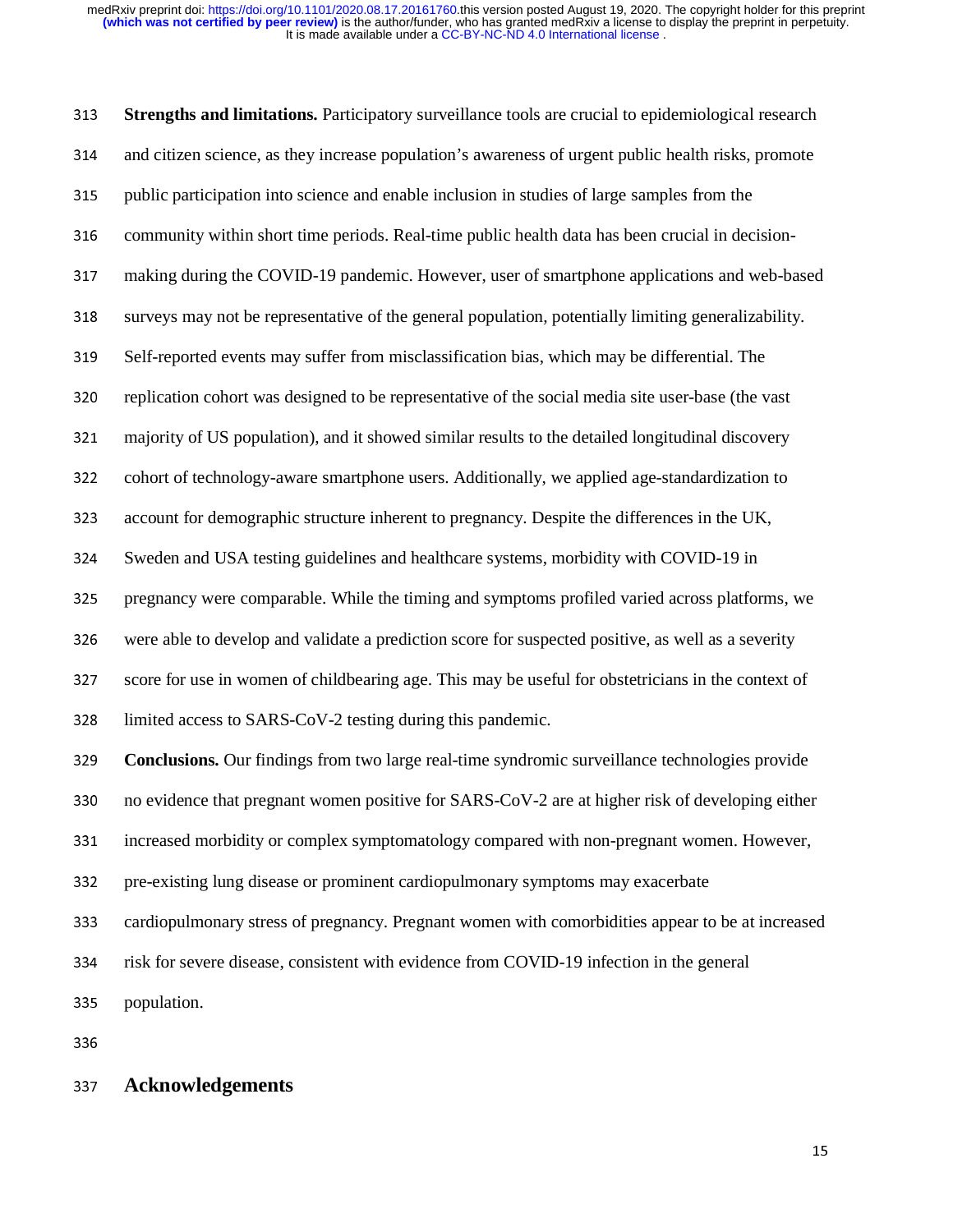| 338 | Authors express gratitude to all the participants who entered data into the smartphone app and      |
|-----|-----------------------------------------------------------------------------------------------------|
| 339 | website, including study volunteers enrolled in the Coronavirus Pandemic Epidemiology (COPE)        |
| 340 | consortium and Carnegie Mellon Delphi Research Center. We thank the staff of Zoe Global, the        |
| 341 | Department of Twin Research at King's College London, the Clinical and Translational                |
| 342 | Epidemiology Unit at Massachusetts General Hospital, the Department of Clinical Sciences in         |
| 343 | Malmö at Lund University and the Department of Medical Sciences at Uppsala University for           |
| 344 | tireless work in contributing to the running of the study and data collection.                      |
| 345 |                                                                                                     |
| 346 | <b>Declaration of interest</b>                                                                      |
| 347 | EM and CMA, JB, MFG, MM have no conflict of interest. ATC previously served as an                   |
| 348 | investigator on a clinical trial of diet and lifestyle using a separate mobile application that was |
|     |                                                                                                     |

350

### <sup>351</sup>**Funding**

349 supported by Zoe Global Ltd.

352 This work was supported by Zoe Global. The Department of Twin Research receives grants from 353 the Wellcome Trust (212904/Z/18/Z) and Medical Research Council/British Heart Foundation <sup>354</sup>Ancestry and Biological Informative Markers for Stratification of Hypertension (AIMHY; <sup>355</sup>MR/M016560/1), and support from the European Union, the Chronic Disease Research Foundation, <sup>356</sup>Zoe Global, the NIHR Clinical Research Facility and the Biomedical Research Centre (based at <sup>357</sup>Guy's and St Thomas' NHS Foundation Trust in partnership with King's College London). The 358 School of Biomedical Engineering & Imaging Science and Center for Medical Engineering at <sup>359</sup>King's College London receive grants from the Wellcome/EPSRC Centre for Medical Engineering <sup>360</sup>[WT 203148/Z/16/Z]. E.M. is funded by the 'Skills Development Scheme' of the Medical Research 361 Council UK. C.M.A. is funded by NIDDK K23 DK120899 and the Boston Children's Hospital 362 Office of Faculty Development Career Development Award. CHS is supported by an Alzheimer's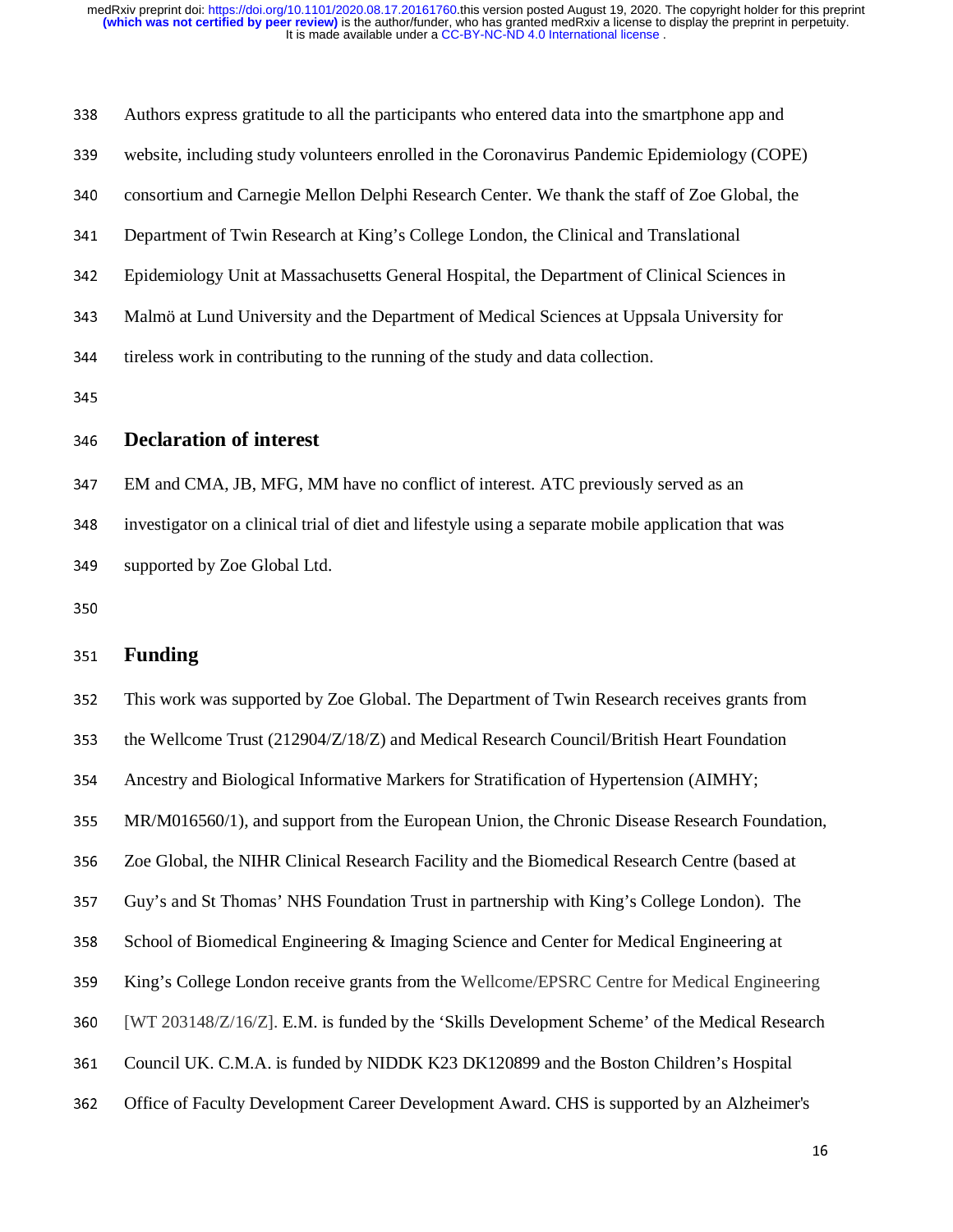- 363 Society Junior fellowship (AS-JF-17-011). W.M., J.S.B. and A.T.C. are supported by the
- 364 Massachusetts Consortium on Pathogen Readiness (MassCPR) and Mark and Lisa Schwartz.

365

366

367

368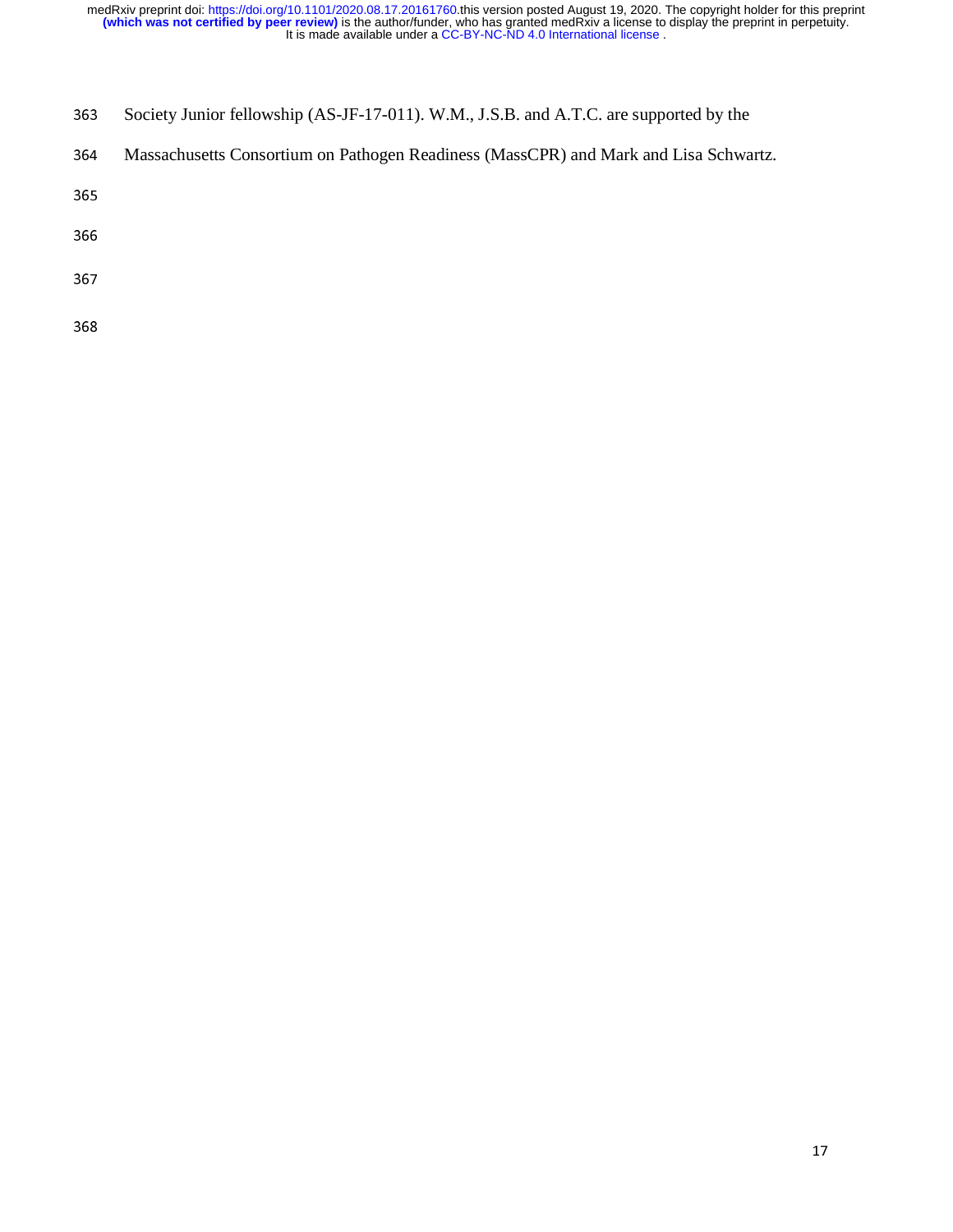It is made available under a [CC-BY-NC-ND 4.0 International license](http://creativecommons.org/licenses/by-nc-nd/4.0/) . **(which was not certified by peer review)** is the author/funder, who has granted medRxiv a license to display the preprint in perpetuity. medRxiv preprint doi: [https://doi.org/10.1101/2020.08.17.20161760.](https://doi.org/10.1101/2020.08.17.20161760)this version posted August 19, 2020. The copyright holder for this preprint

## <sup>369</sup>**References**

- 370 1. Gorbalenya AE, Baker SC, Baric RS, de Groot RJ, Drosten C, Gulyaeva AA, et al. The
- 371 species Severe acute respiratory syndrome-related coronavirus: classifying 2019-nCoV and

372 naming it SARS-CoV-2. Nature Microbiology. 2020.

- <sup>373</sup>2. Sironi M, Hasnain SE, Rosenthal B, Phan T, Luciani F, Shaw MA, et al. SARS-CoV-2 and
- <sup>374</sup>COVID-19: A genetic, epidemiological, and evolutionary perspective. Infection, Genetics 375 and Evolution. 2020.
- 376 3. Wong SF, Chow KM, Leung TN, Ng WF, Ng TK, Shek CC, et al. Pregnancy and perinatal
- 377 outcomes of women with severe acute respiratory syndrome. Am J Obstet Gynecol. 2004;
- <sup>378</sup>4. Park MH, Kim HR, Choi DH, Sung JH, Kim JH. Emergency cesarean section in an epidemic

379 of the middle east respiratory syndrome: A case report. Korean J Anesthesiol. 2016;

- 380 5. Chui ML, Shell FW, Tse NL, Kam MC, Wai CY, Tin YW, et al. A case-controlled study
- 381 comparing clinical course and outcomes of pregnant and non-pregnant women with severe

382 acute respiratory syndrome. BJOG An Int J Obstet Gynaecol. 2004;

- <sup>383</sup>6. Panahi L, Amiri M, Pouy S. Risks of Novel Coronavirus Disease (COVID-19) in Pregnancy; 384 a Narrative Review. Arch Acad Emerg Med. 2020;
- 
- <sup>385</sup>7. Khalil A, Kalafata E, Benlioglua C, O'Brien P, Morris E, Draycott T, et al. SARS-CoV-2
- 386 infection in pregnancy: A systematic review and meta- analysis of clinical features and
- 387 pregnancy outcomes. EClinicalMedicine. 2020;100446.
- <sup>388</sup>8. Khalil A, von Dadelszen P, Draycott T, Ugwumadu A, Magee LA. Increase in the incidence
- 389 of stillbirth during the COVID-19 pandemic. JAMA J Am Med Assoc. 2020;July 10.
- <sup>390</sup>9. Chen Y, Li Z, Zhang YY, Zhao WH, Yu ZY. Maternal health care management during the 391 outbreak of coronavirus disease 2019. Journal of Medical Virology. 2020.
- <sup>392</sup>10. CDC Coronavirus Disease 2019 (COVID-19) People Who Need Extra Precautions Others At
- <sup>393</sup>Risk. If You Are Pregnant, Breastfeeding, or Caring for Young Children. 2020.
- 394 11. Hu Y, Sun J, Dai Z, Deng H, Li X, Huang Q, et al. Prevalence and severity of corona virus 18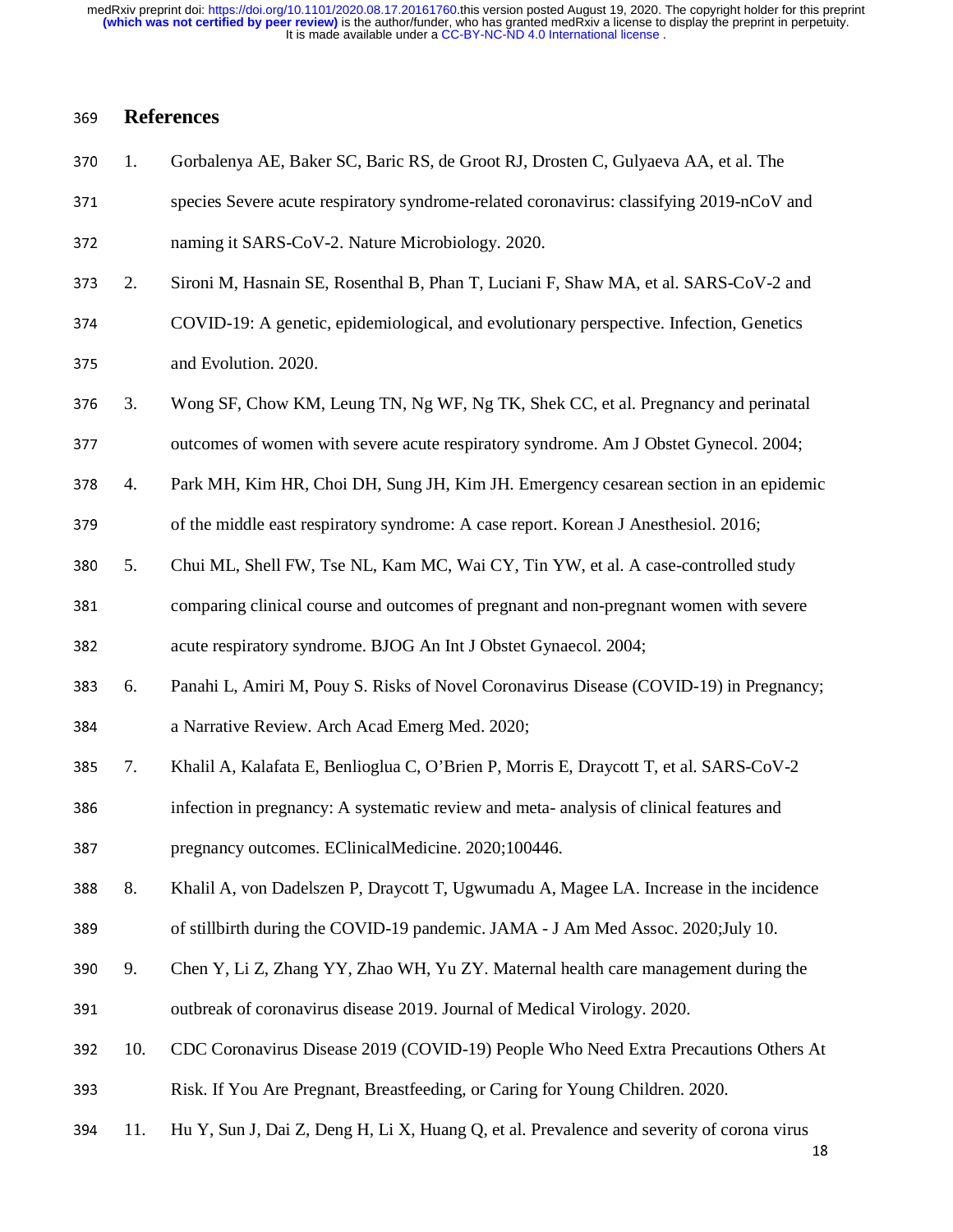It is made available under a [CC-BY-NC-ND 4.0 International license](http://creativecommons.org/licenses/by-nc-nd/4.0/) . **(which was not certified by peer review)** is the author/funder, who has granted medRxiv a license to display the preprint in perpetuity. medRxiv preprint doi: [https://doi.org/10.1101/2020.08.17.20161760.](https://doi.org/10.1101/2020.08.17.20161760)this version posted August 19, 2020. The copyright holder for this preprint

| 395 | disease 2019 (COVID-19): A systematic review and meta-analysis. Journal of Clinical |
|-----|-------------------------------------------------------------------------------------|
|     |                                                                                     |

396 Virology. 2020.

- 397 12. Knight M, Bunch K, Vousden N, Morris E, Simpson N, Gale C, et al. Characteristics and 398 outcomes of pregnant women admitted to hospital with confirmed SARS-CoV-2 infection in 399 UK: national population based cohort study. BMJ. 2020;
- 400 13. Chen H, Guo J, Wang C, Luo F, Yu X, Zhang W, et al. Clinical characteristics and
- <sup>401</sup>intrauterine vertical transmission potential of COVID-19 infection in nine pregnant women: a 402 retrospective review of medical records. Lancet. 2020;
- <sup>403</sup>14. Menni C, Valdes AM, Freidin MB, Sudre CH, Nguyen LH, Drew DA, et al. Real-time
- 404 tracking of self-reported symptoms to predict potential COVID-19. Nat Med. 2020;
- <sup>405</sup>15. McCullough PA, Eidt J, Rangaswami J, Lerma E, Tumlin J, Wheelan K, et al. Urgent need
- 406 for individual mobile phone and institutional reporting of at home, hospitalized, and
- 407 intensive care unit cases of SARS-CoV-2 (COVID-19) infection. Reviews in cardiovascular <sup>408</sup>medicine. 2020.
- 409 16. Brownstein JS, Freifeld CC, Madoff LC. Digital disease detection Harnessing the web for 410 public health surveillance. New England Journal of Medicine. 2009.
- 411 17. Hussain T, Smith P, Yee LM. Mobile Phone-Based Behavioral Interventions in Pregnancy to
- <sup>412</sup>Promote Maternal and Fetal Health in High-Income Countries: Systematic Review. JMIR <sup>413</sup>mHealth and uHealth. 2020.
- <sup>414</sup>18. mHealth solutions list [Internet]. p. http://mhealth-hub.org/mhealth-solutions-against-c.
- <sup>415</sup>Available from: http://mhealth-hub.org/mhealth-solutions-against-covid-19
- 416 19. Drew DA, Nguyen LH, Steves CJ, Menni C, Freydin M, et al. Rapid implementation of <sup>417</sup>mobile technology for real-time epidemiology of COVID-19. Science (80- ). 2020;
- 418 20. Kreuter F, Barkay N, Bilinski A, Bradford A, Chiu S, Eliat R, et al. Partnering with
- <sup>419</sup>Facebook on a university-based rapid turn-around global survey. Surv Res Methods.
- 420  $2020;14(2)$ .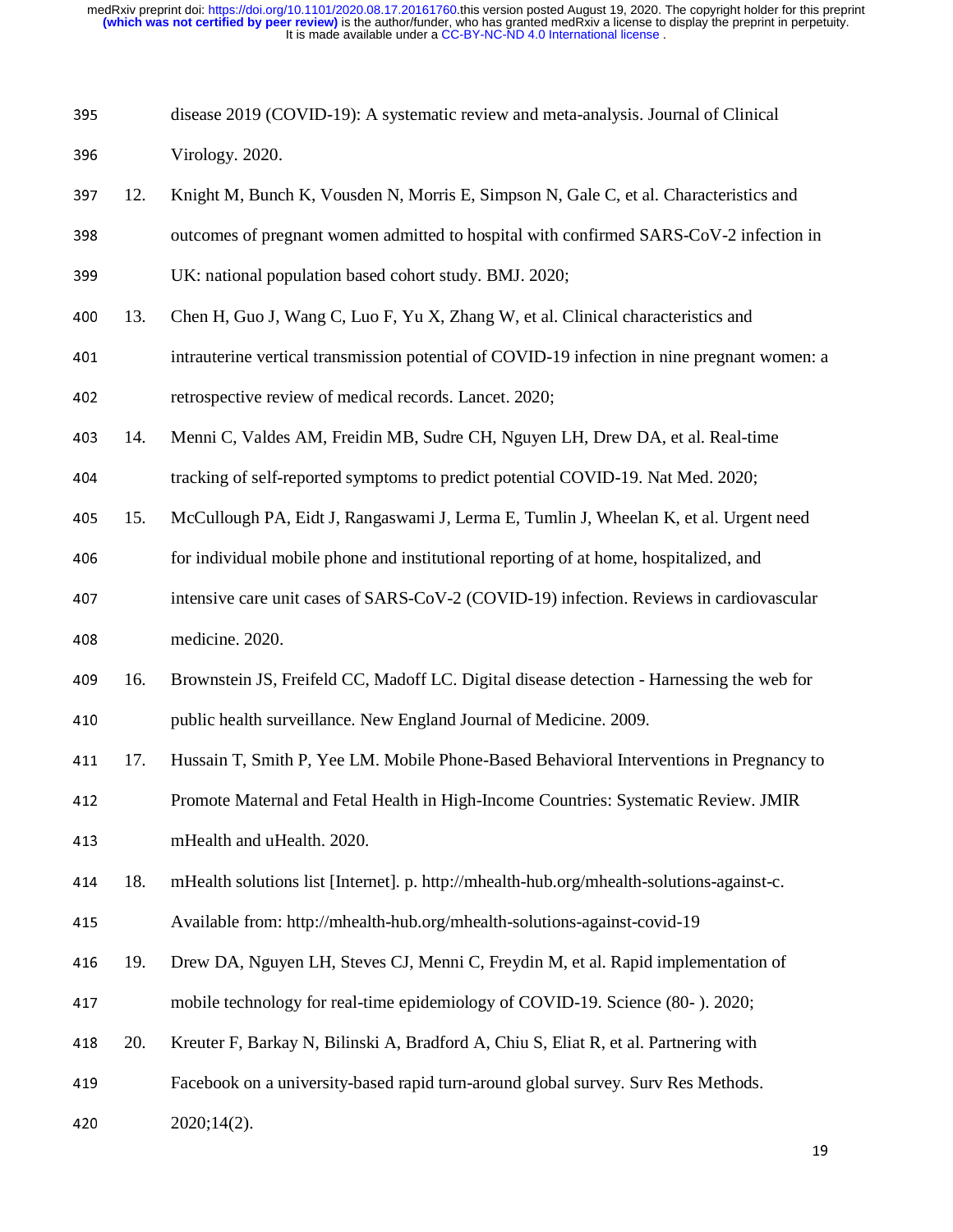| 421 | 21. | Facebook Questionnaire [Internet]. p. https://cmu.ca1.qualtrics.com/jfe/preview/SV_cT2ri. |
|-----|-----|-------------------------------------------------------------------------------------------|
| 422 |     | Available from:                                                                           |
| 423 |     | https://cmu.ca1.qualtrics.com/jfe/preview/SV_cT2ri3tFp2dhJGZ?Q_SurveyVersionID=curre      |
| 424 |     | nt&Q_CHL=preview                                                                          |
| 425 | 22. | Lokken EM, Walker CL, Delaney S, Kachikis A, Kretzer NM, Erickson A, et al. Clinical      |
| 426 |     | Characteristics of 46 Pregnant Women with a SARS-CoV-2 Infection in Washington State.     |
| 427 |     | Am J Obstet Gynecol. 2020;                                                                |
| 428 | 23. | Yu N, Li W, Kang Q, Xiong Z, Wang S, Lin X, et al. Clinical features and obstetric and    |
| 429 |     | neonatal outcomes of pregnant patients with COVID-19 in Wuhan, China: a retrospective,    |
| 430 |     | single-centre, descriptive study. Lancet Infect Dis. 2020;                                |
| 431 | 24. | Yang Z, Wang M, Zhu Z, Liu Y. Coronavirus Disease 2019 (COVID-19) and Pregnancy: A        |
| 432 |     | Systematic Review. J Matern Fetal Neonatal Med. 2020; Apr 30:1-4.                         |
| 433 | 25. | Li J, Xue H, Yuan Yuan, Wei Z, Li X, Zhang Y, et al. Meta-analysis Investigating the      |
| 434 |     | Relationship Between Clinical Features, Outcomes, and Severity of Severe Acute            |
| 435 |     | Respiratory Syndrome Coronavirus 2 (SARS-CoV-2) Pneumonia. Am J Infect Control.           |
| 436 |     | 2020;Jun 12(S0196-6553(20)30369-2).                                                       |
| 437 | 26. | Kumar A, Arora A, Sharma P, Anikhindi SA, Bansal N, Singla V, et al. Is diabetes mellitus |
| 438 |     | associated with mortality and severity of COVID-19? A meta-analysis. Diabetes Metab       |
| 439 |     | Syndr Clin Res Rev. 2020;                                                                 |
| 440 | 27. | Ellington S, Strid P, Tong VT, Woodworth K, Galang RR, Zambrano LD, et al.                |
| 441 |     | Characteristics of Women of Reproductive Age with Laboratory-Confirmed SARS-CoV-2         |
| 442 |     | Infection by Pregnancy Status — United States, January 22–June 7, 2020. MMWR Morb         |
| 443 |     | Mortal Wkly Rep. 2020;                                                                    |
| 444 | 28. | Li N, Han L, Peng M, Lv Y, Ouyang Y, Liu K, et al. Maternal and neonatal outcomes of      |
| 445 |     | pregnant women with COVID-19 pneumonia: a case-control study. Clin Infect Dis. 2020;      |
| 446 | 29. | Qiao J. What are the risks of COVID-19 infection in pregnant women? The Lancet. 2020.     |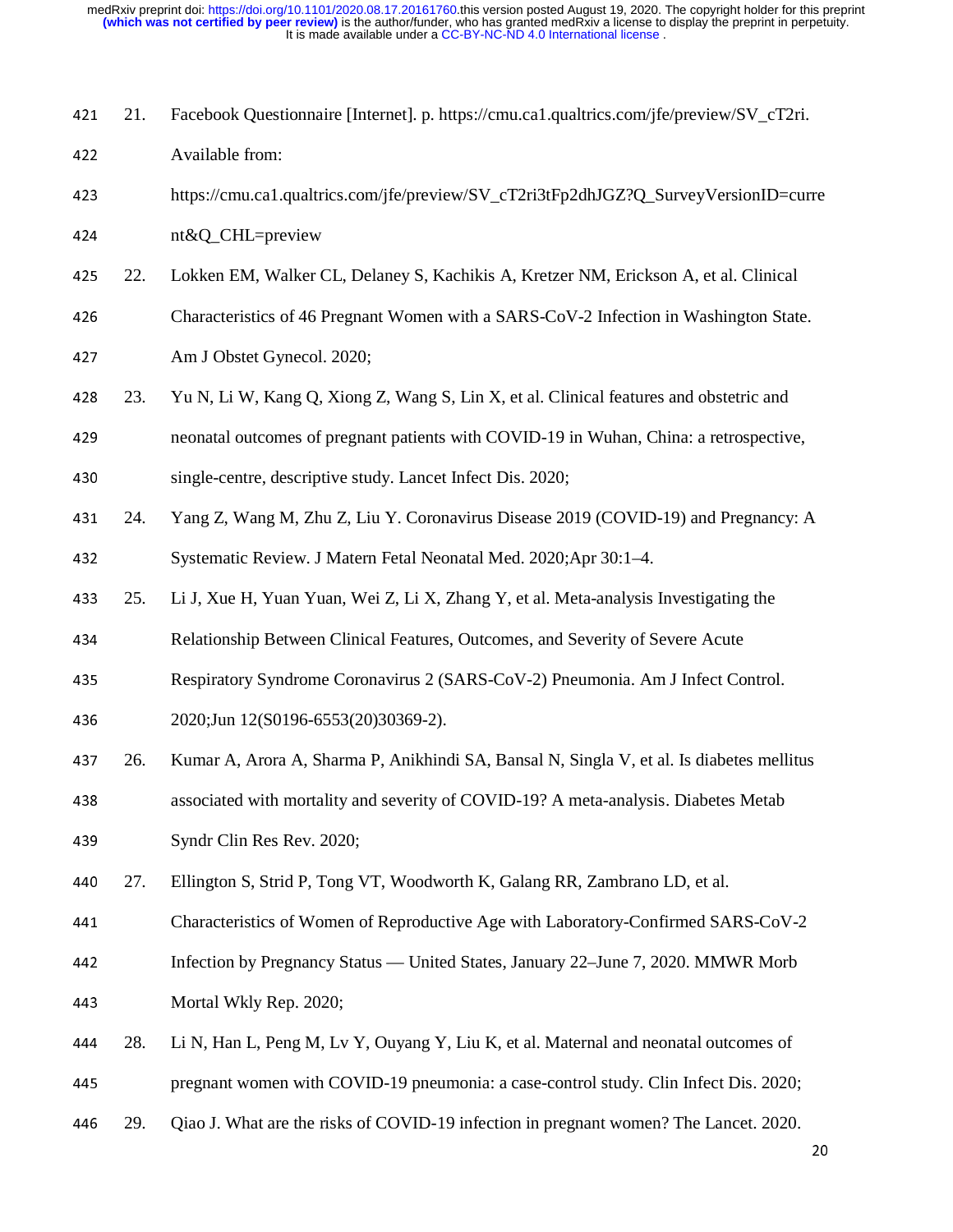| 447 | 30. | Gardner MO, Doyle NM. Asthma in pregnancy. Obstetrics and Gynecology Clinics of North |
|-----|-----|---------------------------------------------------------------------------------------|
| 448 |     | America. 2004.                                                                        |
| 449 | 31. | Angeli F, Spanevello A, De Ponti R, Visca D, Marazzato J, Palmiotto G, et al.         |
| 450 |     | Electrocardiographic features of patients with COVID-19 pneumonia. Eur J Intern Med.  |
| 451 |     | 2020;                                                                                 |
| 452 | 32. | Kayem G, Lecarpentier E, Deruelle P, Bretelle F, Schmitz T, Alessandrini V, et al. A  |
| 453 |     | snapshot of the Covid-19 pandemic among pregnant women in France. J Gynecol Obstet    |
| 454 |     | Hum Reprod. 2020;                                                                     |
| 455 |     |                                                                                       |
|     |     |                                                                                       |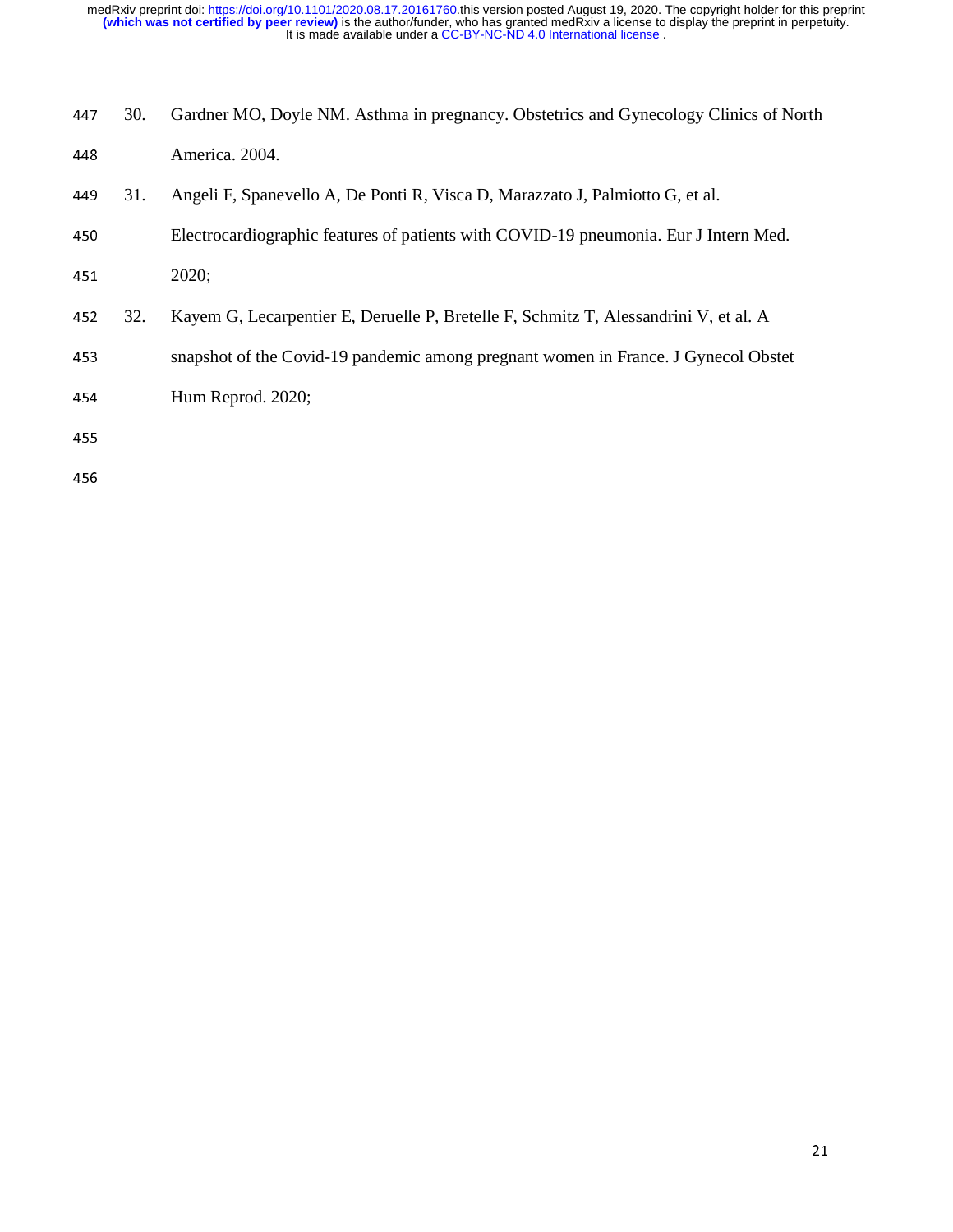457 Table 1. Characteristics of the two cohorts, presented as percentages and means (standard

458 deviations) in the cohorts. Except for group age, percentages and means are age standardized to the

459 pregnant population age distribution in each cohort. Adjustment for survey weights was applied to

- 460 the replication cohort. Self-report of being seen at a hospital was used as a proxy for hospitalization
- 461 in the replication cohort.

|                   | Discovery Cohort |              |             | <b>Replication Cohort</b> |               |              |  |
|-------------------|------------------|--------------|-------------|---------------------------|---------------|--------------|--|
|                   | All              | Non-         | Pregnant    | All                       | Non-          | Pregnant     |  |
|                   | $(N=400,$        | pregnant     | $(N=14,04)$ | $(N=1,34)$                | pregnant      | $(N=41,796)$ |  |
|                   | 750)             | $(N=386,70)$ | 9)          | 4,966)                    | $(N=1,303,1)$ |              |  |
|                   |                  | 1)           |             |                           | 70)           |              |  |
| Age (years)       | 32.1             | 32.1(7.3)    | 32.4(4.9)   | 29.0                      | 29.0(0.01)    | 29.0(0.05)   |  |
| (not<br>age-      | (7.2)            |              |             | (0.02)                    |               |              |  |
| standardized)     |                  |              |             |                           |               |              |  |
| Tested            | 7.0%             | 6.1%         | 8.0%        | 2.5%                      | 2.4%          | 2.7%         |  |
| Positive          | 0.6%             | 0.7%         | 0.6%        | 0.4%                      | 0.4%          | 0.4%         |  |
| Negative          | 5.5%             | 4.9%         | 6.2%        | 2.2%                      | 2.1%          | 2.2%         |  |
| Suspected         | 5.6%             | 6.7%         | 4.5%        | 3.5%                      | 4.0%          | 3.0%         |  |
| Comorbidities     |                  |              |             |                           |               |              |  |
| <b>Diabetes</b>   | 1.8%             | 1.2%         | 2.3%        | 3.9%                      | 3.5%          | 4.3%         |  |
| Lung              | 12.9%            | 12.8%        | 11.3%       | 19.3%                     | 19.8%         | 18.8%        |  |
| Heart             | 0.6%             | 0.5%         | 0.6%        | 0.8%                      | 0.9%          | 0.7%         |  |
| Kidney            | 0.3%             | 0.4%         | 0.3%        | 0.6%                      | 0.7%          | 0.5%         |  |
| Cancer            | 0.1%             | 0.2%         | 0.1%        | 0.9%                      | 1.1%          | 0.8%         |  |
|                   |                  |              |             |                           |               |              |  |
| Symptom           | 0.07             | 0.07(0.11)   | 0.04        | 0.08                      | 0.08          | 0.07(0.001)  |  |
| Severity          | (0.11)           |              | (0.09)      | (0.0005)                  | (0.0003)      |              |  |
| Test positive and | 0.09%            | 0.07%        | 0.1%        | $0.06\,\%$                | 0.03%         | 0.09%        |  |
| hospitalized*     |                  |              |             |                           |               |              |  |
| Suspected         | 0.16%            | 0.16%        | 0.15%       | 0.17%                     | 0.12%         | 0.23%        |  |
| positive<br>and   |                  |              |             |                           |               |              |  |
| Hospitalized*     |                  |              |             |                           |               |              |  |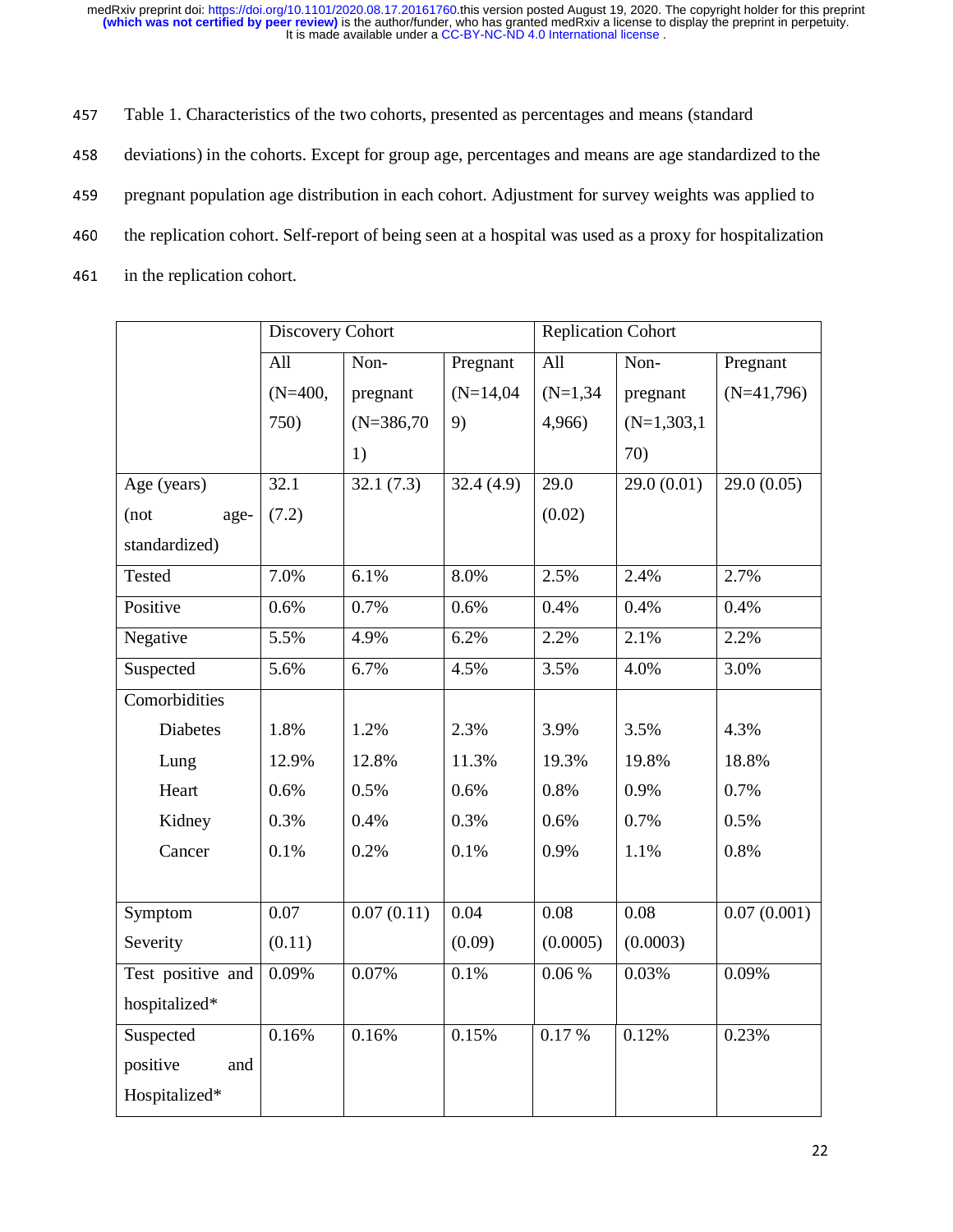- <sup>462</sup> \* Hospitalization not queried in replication cohort. Proportion of who tested positive or were
- 463 suspected positive and who reported seeking care at a hospital for symptoms in the prior 24 hours
- 464 provided as a proxy.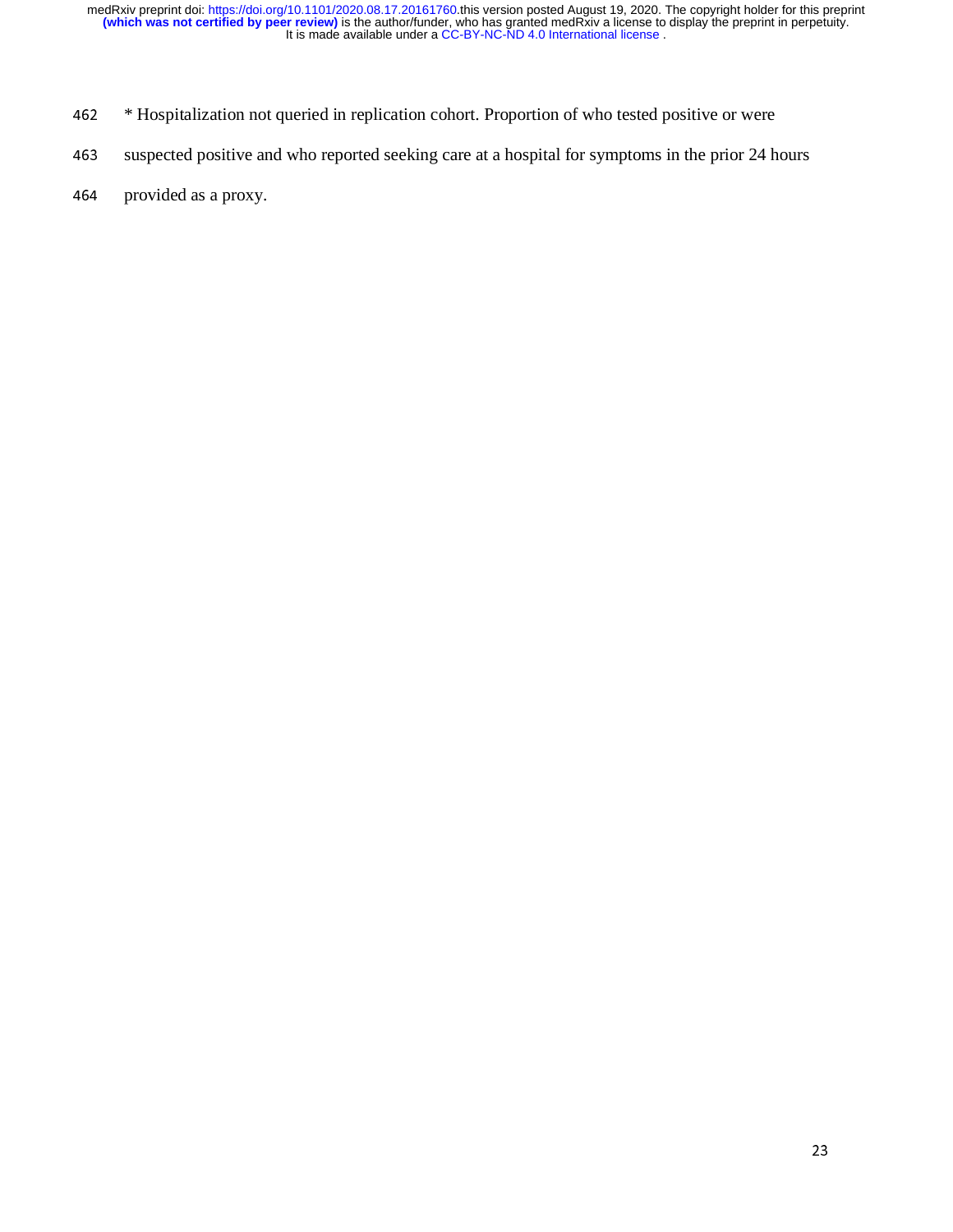Table 2. Frequencies and percentage values of presentation of each symptom among hospitalized in the discovery cohort, and among all women who self-reported being seen at a hospital for their illness in the replication cohort (as hospitalization data were not available). Data are reported by pregnancy status and further subdivided by SARS-CoV-2 test positive or suspected COVID-19 status. Data are reported as N (%) in the discovery cohort, and N surveys (survey-weight adjusted %) in the replication cohort. *Fatigue* was mapped to *tiredness/exhaustion* and *unusual muscle pain* to *pain in muscle and joints* in the replication cohort. Symptoms not ascertained or mapped in either cohort are marked as not available (NA).

|                             |                           | Discovery Cohort                                         |                                                                       |                                                  |                                                               | <b>Replication Cohort</b>                                             |                                                                                     |                                                             |                                                                           |
|-----------------------------|---------------------------|----------------------------------------------------------|-----------------------------------------------------------------------|--------------------------------------------------|---------------------------------------------------------------|-----------------------------------------------------------------------|-------------------------------------------------------------------------------------|-------------------------------------------------------------|---------------------------------------------------------------------------|
| (body<br>Cluster<br>system) | Symptom                   | Hospitalised<br>non<br>pregnant<br>positive<br>$(N=229)$ | Hospitalised<br>non<br>pregnant<br>suspected<br>positive<br>$(N=591)$ | Hospitalised<br>pregnant<br>positive<br>$(N=15)$ | Hospitalised<br>pregnant<br>suspected<br>positive<br>$(N=21)$ | Seen<br>at<br>hospital,<br>non-<br>pregnant<br>positive<br>$(N=300-)$ | Seen<br>at<br>hospital,<br>non-<br>pregnant<br>suspected<br>positive<br>$(N=1395-)$ | Seen<br>at<br>hospital,<br>pregnant<br>positive<br>$(N=29)$ | Seen<br>at<br>hospital,<br>pregnant<br>suspected<br>positive<br>$(N=75-)$ |
| Inflammation                | Fever                     | 151(65.9)                                                | 359 (60.7)                                                            | 8(53.3)                                          | 12(57.1)                                                      | 135(48.1)                                                             | 514 (39.0)                                                                          | 12(50.6)                                                    | 19(29.9)                                                                  |
|                             | Unusual<br>muscle<br>pain | 121(52.8)                                                | 338 (57.2)                                                            | 9(60.0)                                          | 9(42.9)                                                       | 199(69.0)                                                             | 1,048(77.0)                                                                         | 19(76.2)                                                    | 52(71.8)                                                                  |
|                             | Fatigue                   | 125(54.6)                                                | 345 (58.4)                                                            | 10(66.7)                                         | 8(38.1)                                                       | 207(65.9)                                                             | 1,142(79.8)                                                                         | 24(87.5)                                                    | ( )61 (84.0)                                                              |
| Neurologic                  | Headache                  | 185(80.8)                                                | 516 (87.3)                                                            | 12(80.0)                                         | 17(81.0)                                                      | NA                                                                    | <b>NA</b>                                                                           | <b>NA</b>                                                   | NA                                                                        |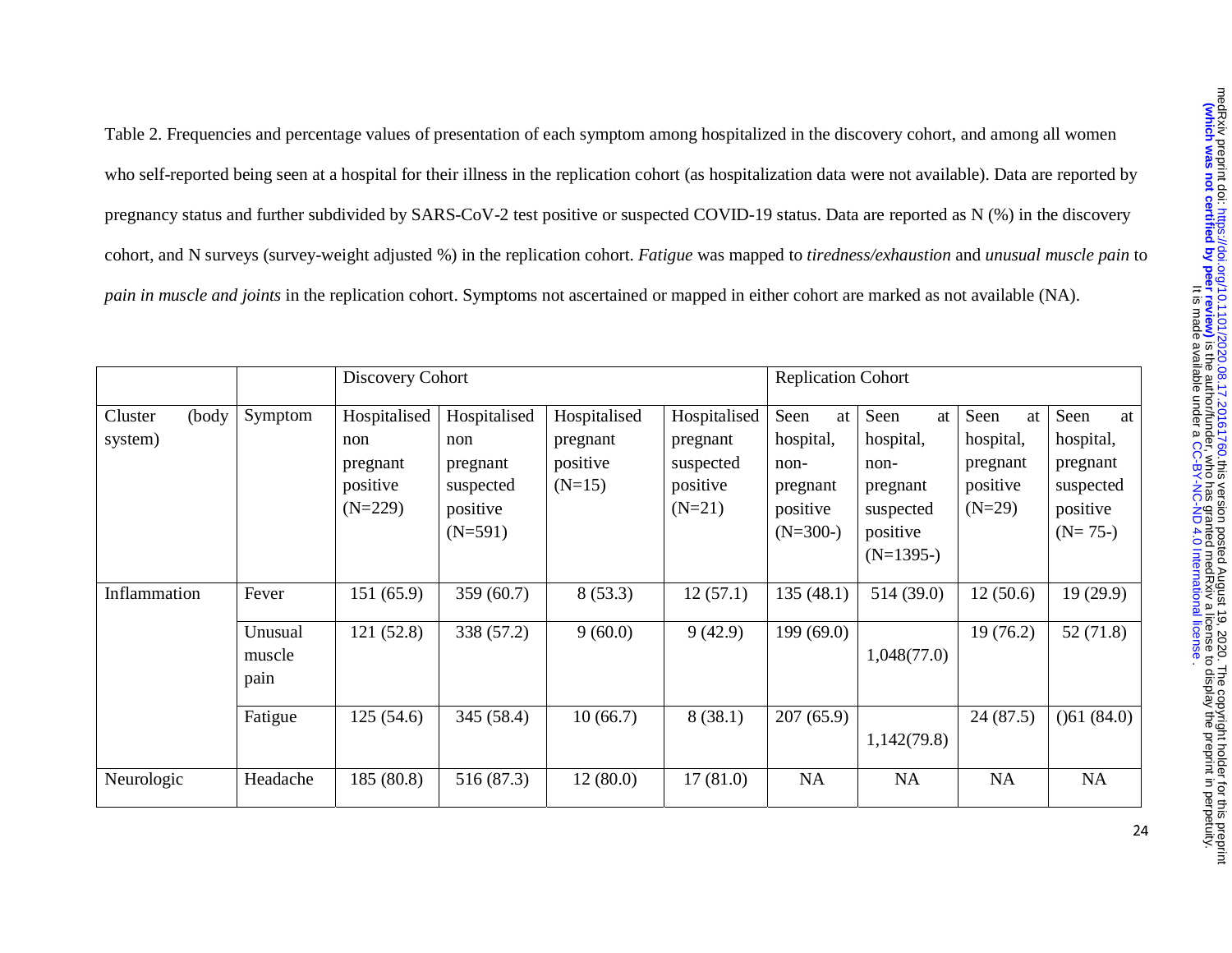|                  | Delirium                   | 88 (38.4)  | 253 (42.8) | 4(26.7)   | 1(4.8)    | NA         | <b>NA</b>  | <b>NA</b> | NA          |
|------------------|----------------------------|------------|------------|-----------|-----------|------------|------------|-----------|-------------|
| Cardiopulmonary  | Dyspnea                    | 113(49.3)  | 316(53.5)  | 9(60.0)   | 11(52.4)  | 166(54.8)  | 913(65.1   | 20(73.6)  | 47(66.9)    |
|                  | Persistent<br>cough        | 178(77.7)  | 438 (74.1) | 12(80.0)  | 19(90.5)  | 202(68.2)  | 1,161 82.3 | 24(84.6)  | 61(81.0)    |
|                  | Chest pain                 | 170 (74.2) | 463 (78.3) | 11(73.3)  | 14(66.7)  | 156 (53.2) | 787(56.8)  | 17(62.3)  | 34(51.9)    |
|                  | Difficulty<br>breathing    | <b>NA</b>  | NA         | <b>NA</b> | <b>NA</b> | 144(47.7)  | 710 (51.6) | 16(56.0)  | 36(55.1)    |
| Oropharyngeal    | Hoarse<br>voice            | 117(51.1)  | 309 (52.3) | 6(40.0)   | 11(52.4)  | NA         | NA         | <b>NA</b> | NA          |
|                  | Sore throat                | 148(64.6)  | 371 (62.8) | 10(66.7)  | 14(66.7)  | 118 (38.3) | 552(39.1)  | 15(59.0)  | 29(46.7)    |
|                  | <b>Nasal</b><br>congestion | <b>NA</b>  | <b>NA</b>  | <b>NA</b> | <b>NA</b> | 146 (48.4) | 719 (51.5) | 19(61.5)  | 45(56.2)    |
|                  | Runny<br>nose              | <b>NA</b>  | <b>NA</b>  | NA        | NA        | 116(35.9)  | 636 (48.5) | 14(57.0)  | 33(51.4)    |
| Anosmia/ageusia  | Anosmia                    | 177(77.3)  | 481 (81.4) | 12(80.0)  | 19(90.5)  | 182(63.1)  | 786 (56.7) | 20(75.2)  | 47 $(70.4)$ |
| Gastrointestinal | Skipped<br>meals           | 153(66.8)  | 400(67.7)  | 7(46.7)   | 11(52.4)  | NA         | NA         | NA        | NA          |
|                  | Abdominal<br>pain          | 115(50.2)  | 274 (46.4) | 9(60.0)   | 10(47.6)  | NA         | NA         | NA        | NA          |
|                  | Diarrhoea                  | 126(55.0)  | 275 (46.5) | 7(46.7)   | 11(52.4)  | 137 (49.2) | 611(44.4)  | 17(59.8)  | 39(56.1)    |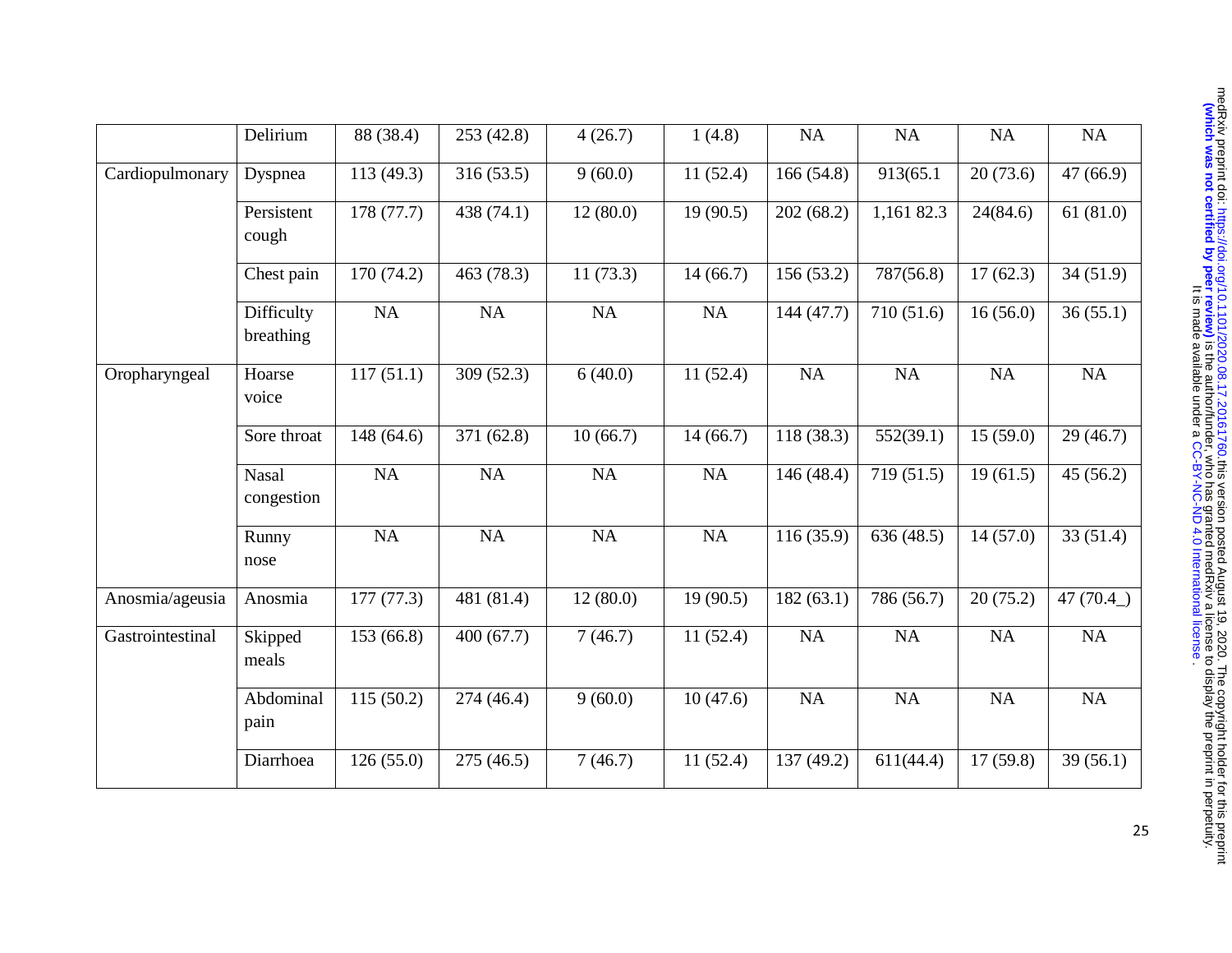| or<br>Nausea | $\mathbf{N}$<br>.<br>the contract of the contract of | <b>AT</b><br>NA | $\mathbf{r}$<br>NΑ<br>the contract of the contract of | <b>NA</b><br>the contract of the contract of | 138 (49 $\Delta$<br>__ | (49.8)<br>633 | (78.2)<br>$\mathbf{\Omega}$<br>- 1 | (79.4)<br>ັ້ |
|--------------|------------------------------------------------------|-----------------|-------------------------------------------------------|----------------------------------------------|------------------------|---------------|------------------------------------|--------------|
| vomiting     |                                                      |                 |                                                       |                                              |                        |               |                                    |              |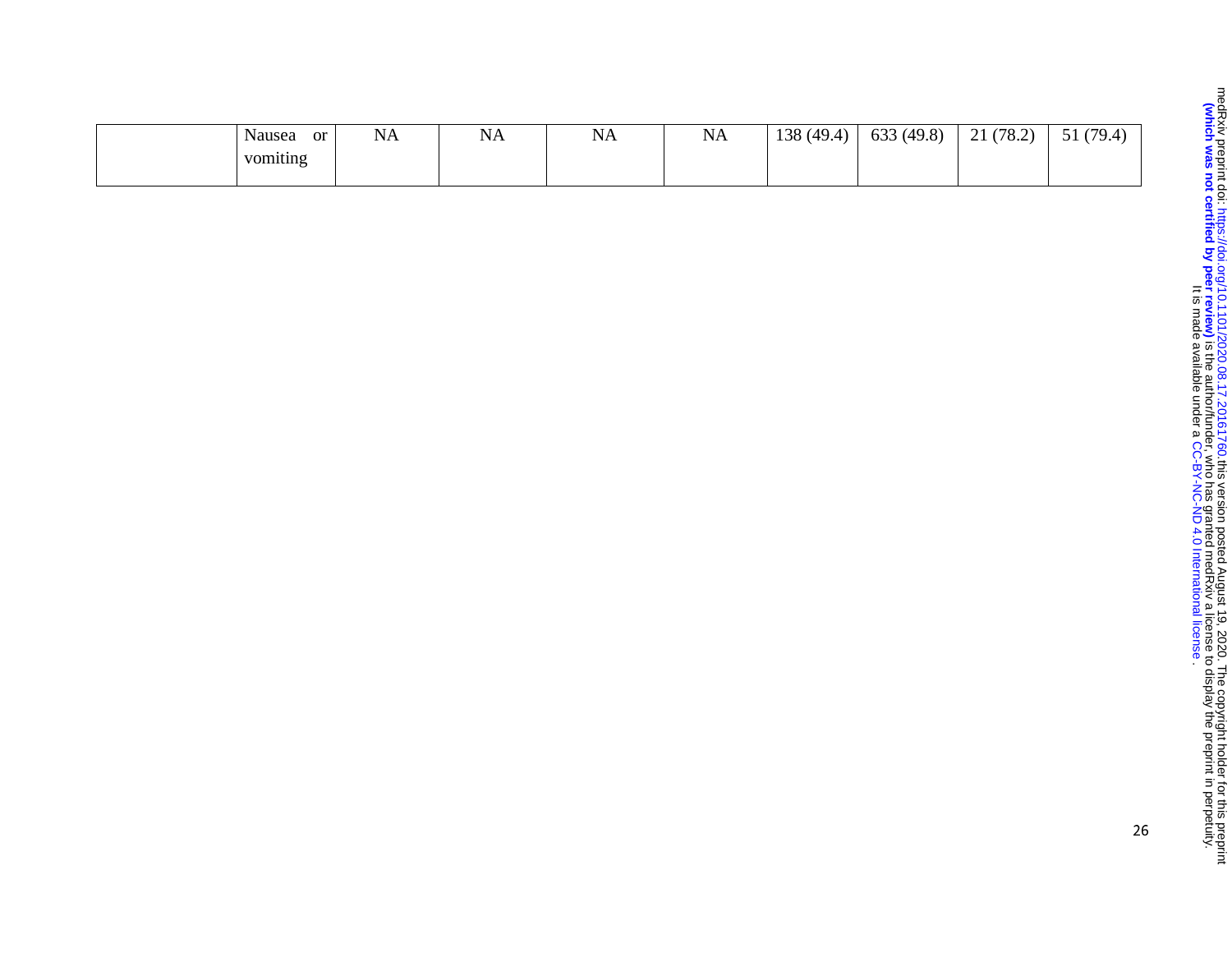Table 3. Frequencies and percentages of comorbidities and pre-existing conditions in the discovery and replication cohorts. Columns refer to pregnant women tested and suspected positive for SARS-CoV-2 infection. Data are reported as N (%). Data from the replication cohort are reported as N surveys (survey-weight adjusted %). Conditions not ascertained or mapped in either cohort are marked as not available (NA).

|                                           | Discovery Cohort                         |                                             | <b>Replication Cohort</b>              |                                                 |  |  |
|-------------------------------------------|------------------------------------------|---------------------------------------------|----------------------------------------|-------------------------------------------------|--|--|
| Comorbidity or pre-<br>existing condition | Pregnant<br>test<br>positive<br>$(N=79)$ | Pregnant<br>suspected<br>positive $(N=629)$ | Pregnant<br>test<br>positive $(N=134)$ | Pregnant<br>suspected<br>positive<br>$(N=1076)$ |  |  |
| <b>Diabetes</b>                           | 3(3.8)                                   | 15(2.4)                                     | 11(8.9)                                | 76(7.4)                                         |  |  |
| Lung disease                              | 8(10.1)                                  | 80 (12.7)                                   | 37(31)                                 | 376 (34.2)                                      |  |  |
| Heart disease                             | 1(1.3)                                   | 5(0.8)                                      | 5(6.3)                                 | 41 $(4.8)$                                      |  |  |
| Kidney disease                            | 0(0.0)                                   | 2(0.3)                                      | 8(7.8)                                 | 30 (43.3)                                       |  |  |
| Hypertension                              | <b>NA</b>                                | <b>NA</b>                                   | 17(13.9)                               | 170 (15.4)                                      |  |  |
| Autoimmune                                | 0(0.0)                                   | 8(1.3)                                      | 14(11.5)                               | 106(9.3)                                        |  |  |
| Cancer                                    | 0(0.0)                                   | 1(0.2)                                      | 5(4.7)                                 | 29(3.2)                                         |  |  |
| Smoking/                                  | 6(7.6)                                   | 36(5.7)                                     | <b>NA</b>                              | NA                                              |  |  |
| Past smoker                               | 13(16.5)                                 | 121 (19.2)                                  |                                        |                                                 |  |  |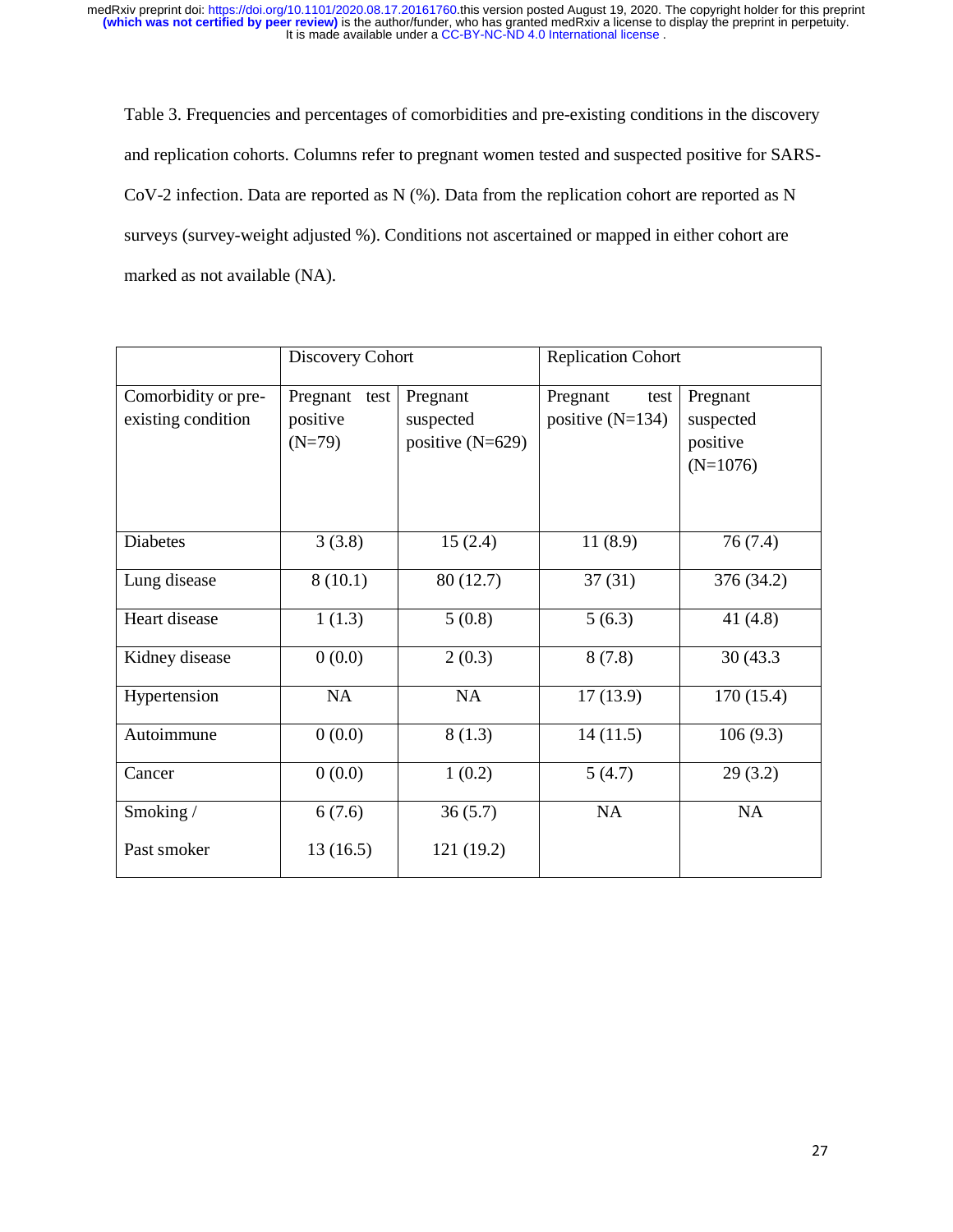medRxiv preprint doi: [https://doi.org/10.1101/2020.08.17.20161760.](https://doi.org/10.1101/2020.08.17.20161760)this version posted August 19, 2020. The copyright holder for this preprint<br>(**which was not certified by peer review)** is the author/funder, who has granted

Figure 1. Receiver Operating Characteristics curve showing validation of the imputation of SARS-It is made available under a [CC-BY-NC-ND 4.0 International license](http://creativecommons.org/licenses/by-nc-nd/4.0/) .<br>
Figure 1. Receiver Operating Characteristics curve showing validation of the imputation of SARS-CoV-2 test status using the mapped symptom score probabi the curve is 74%.

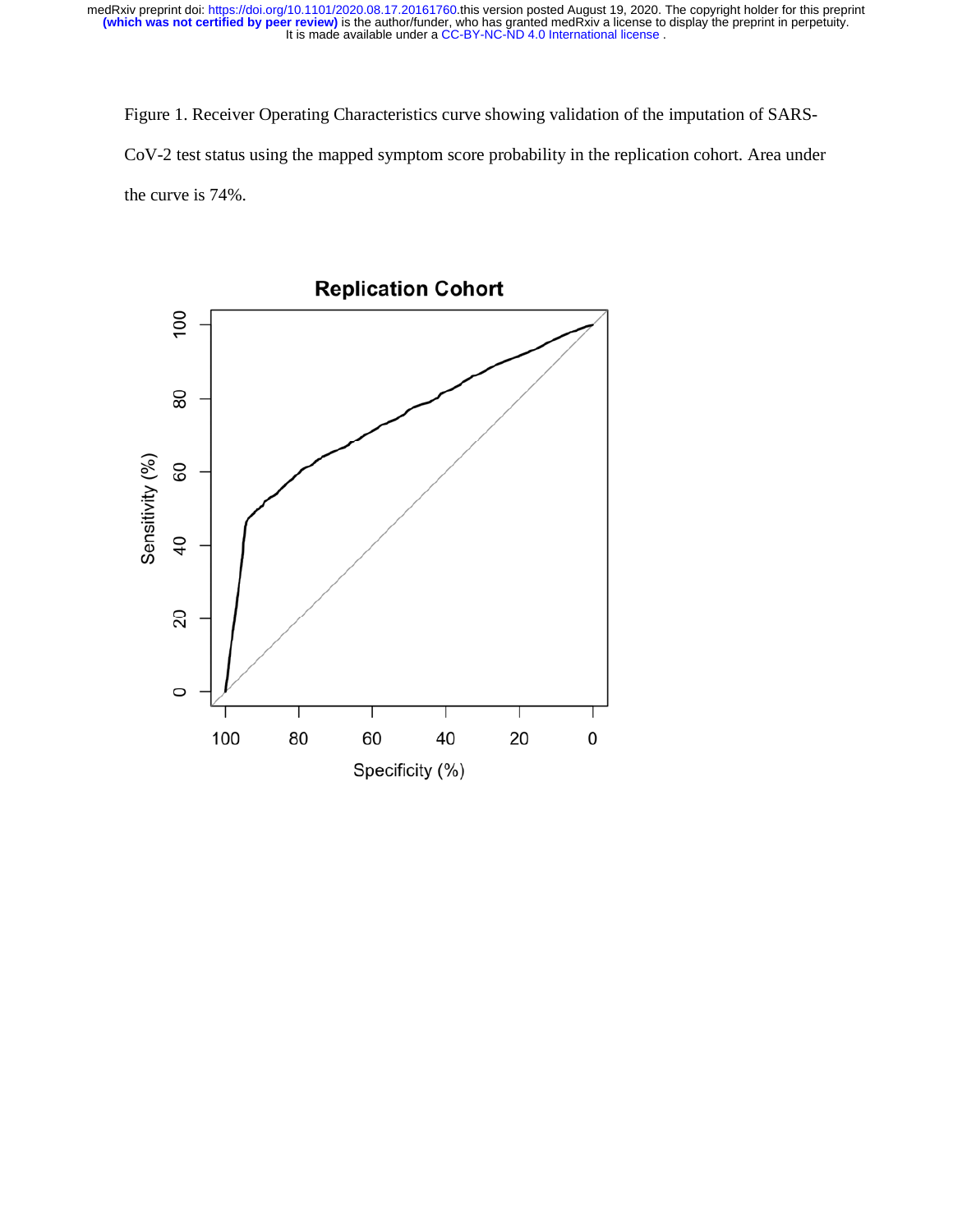Figure 2. Comparison of symptoms presentation in the discovery (DC) and replication (RC) cohorts. Results refer to non-pregnant (orange) and pregnant (blue) women tested positive and suspected positive for SARS-CoV-2 and who required hospitalization (in DC, darker shade) or were seen at the hospital (RC, lighter shade). Results are reported as age-standardized percentage of women reporting each symptom in each subcohort.